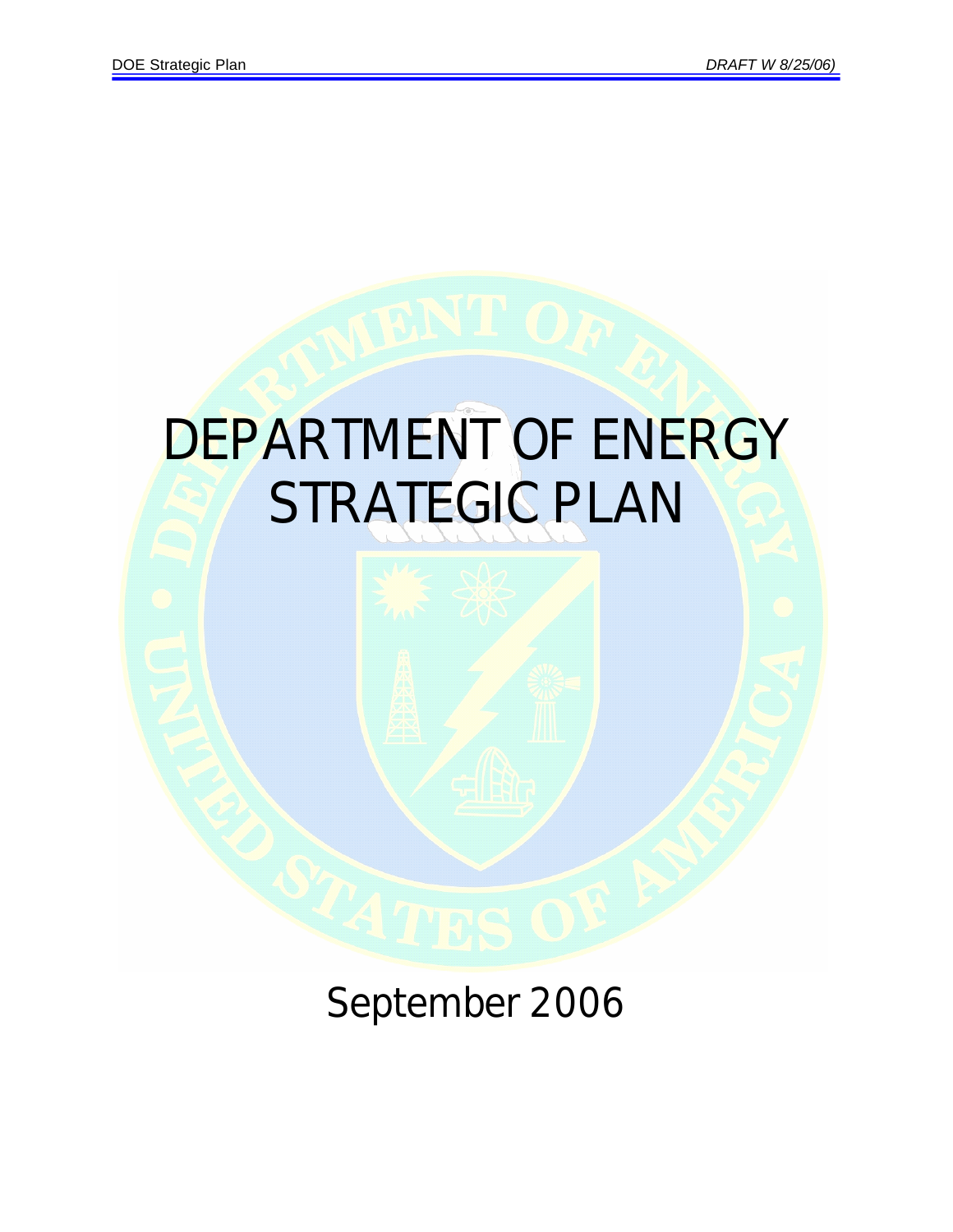## **[Inside front cover]**

#### **Editor's Notes:**

This Strategic Plan covers the Department of Energy including the National Nuclear Security Administration, the Energy Information Administration, and the Power Marketing Administrations. As an independent regulatory agency, the Federal Energy Regulatory Commission (FERC) prepares separate documents. See their web page at: http://www.ferc.gov/about/strat-docs.asp.

This document is also available on the Department of Energy's web site: http://www.energy.gov.

This Strategic Plan was produced by the Office of Program Analysis and Evaluation in the Office of the Chief Financial Officer. The point of contact for this document is the Office of Program Analysis & Evaluation which can be reached at (202) 586-1911 or at StrategicPlan@hq.doe.gov.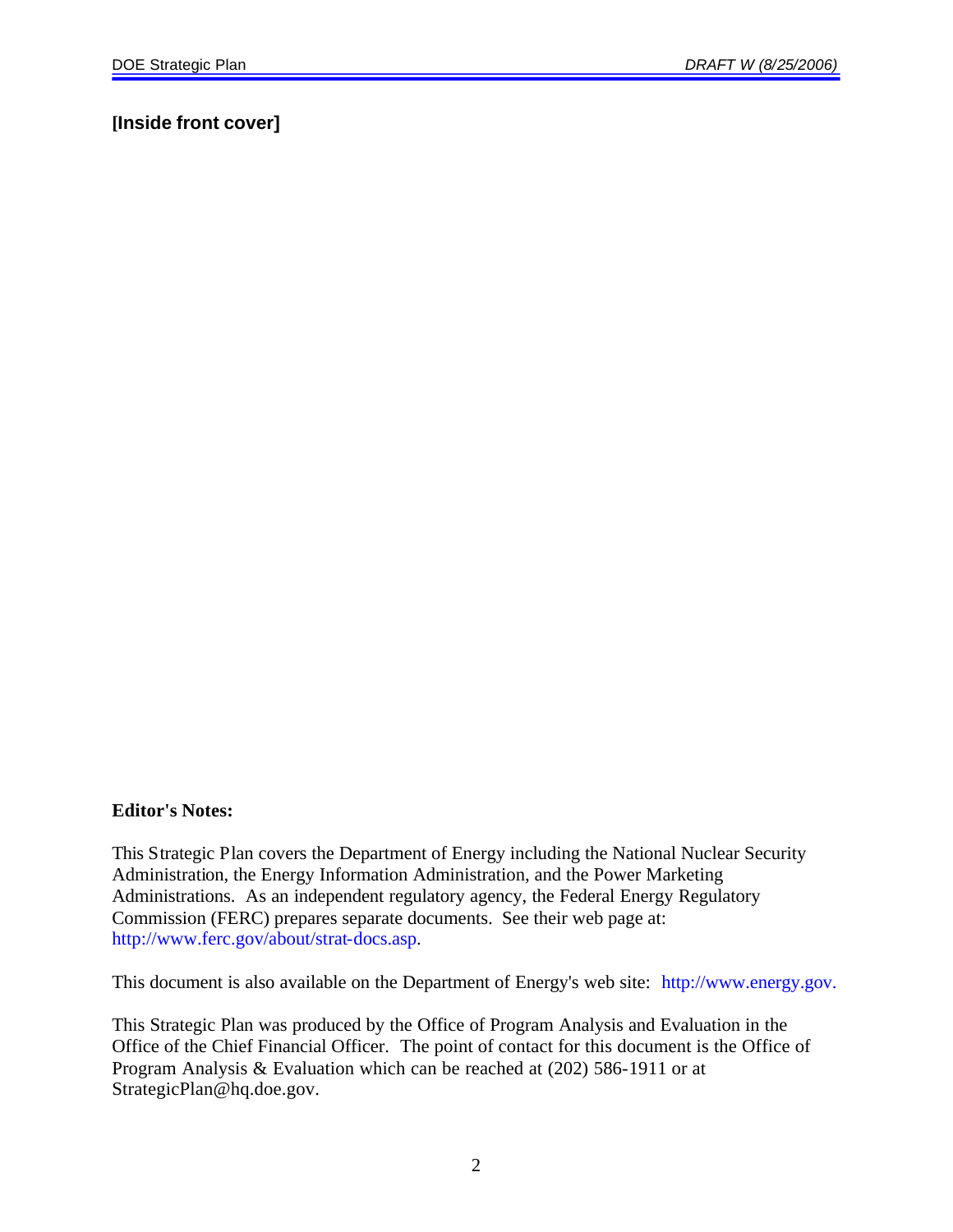

# **Secretary's Message**

Reliable and affordable energy is central to our economic and national security. Indeed, energy helps drive the U.S. and global economy and has a significant impact on our quality of life and the health of our people.

Rapid economic growth, especially in the developing world, is expected to increase world energy consumption by over 50 percent by 2025. The Department is focused on diversifying America's energy supply, improving our energy efficiency, addressing environmental and climate changes, and modernizing our energy infrastructure in order to meet the challenges we face.

The security of the nation's nuclear weapons and materials has never been more important. There remains a real and ever emerging threat to America from terrorists and the proliferation of nuclear weapons in potentially vulnerable world regions.

This Department of Energy Strategic Plan is our roadmap to address the energy, environmental, and nuclear security challenges before us. The heart of our plan is founded on innovation through science-driven development of new technologies. In the pages that follow, we outline our commitment to energy security, diversity, and efficiency through the development of economically competitive fuels and technologies, including bold new initiatives in nuclear, coal, and renewables, such as, biomass, wind, and solar energy. Diversification of energy supply toward alternate sources can greatly relieve pressures on markets for conventional energy sources over time while helping to cope with growing environmental concerns. Our plan renews and extends our commitment to the environment, both resolving legacy nuclear waste and supporting a future of cleaner energy. And we remain steadfast in meeting our commitment to the national security interests of the United States through a reliable and responsive nuclear weapons stockpile and advancing the goal of global non-proliferation.

As we enhance our energy options and advance our national security interests, we place the highest importance on protecting the health and safety of our workers and the public.

All of us at the Department of Energy are committed to making a difference in the lives of Americans.

Samuel W. Bodman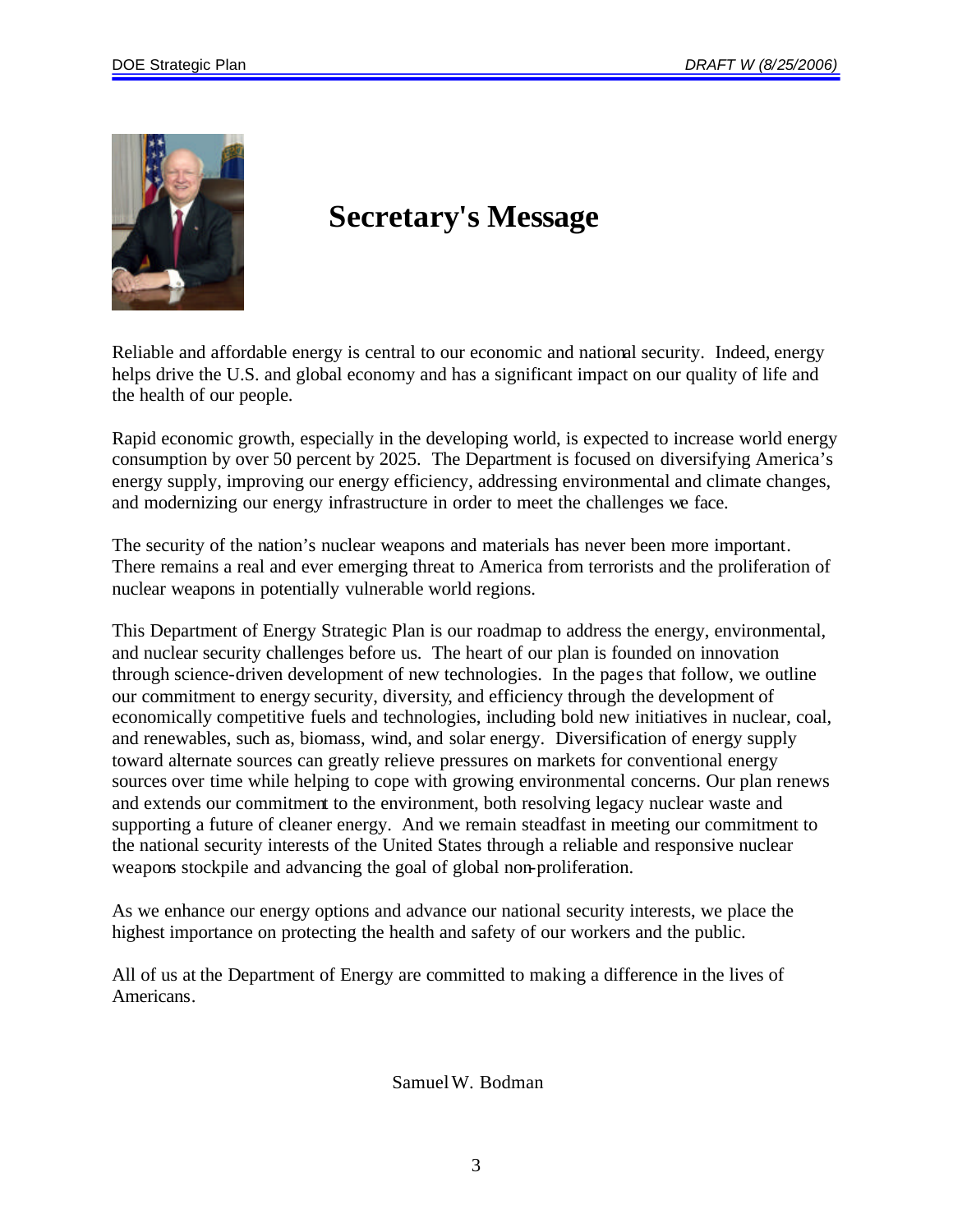## **Major DOE Laboratories and Field Facilities**



#### **UNDER REVISION**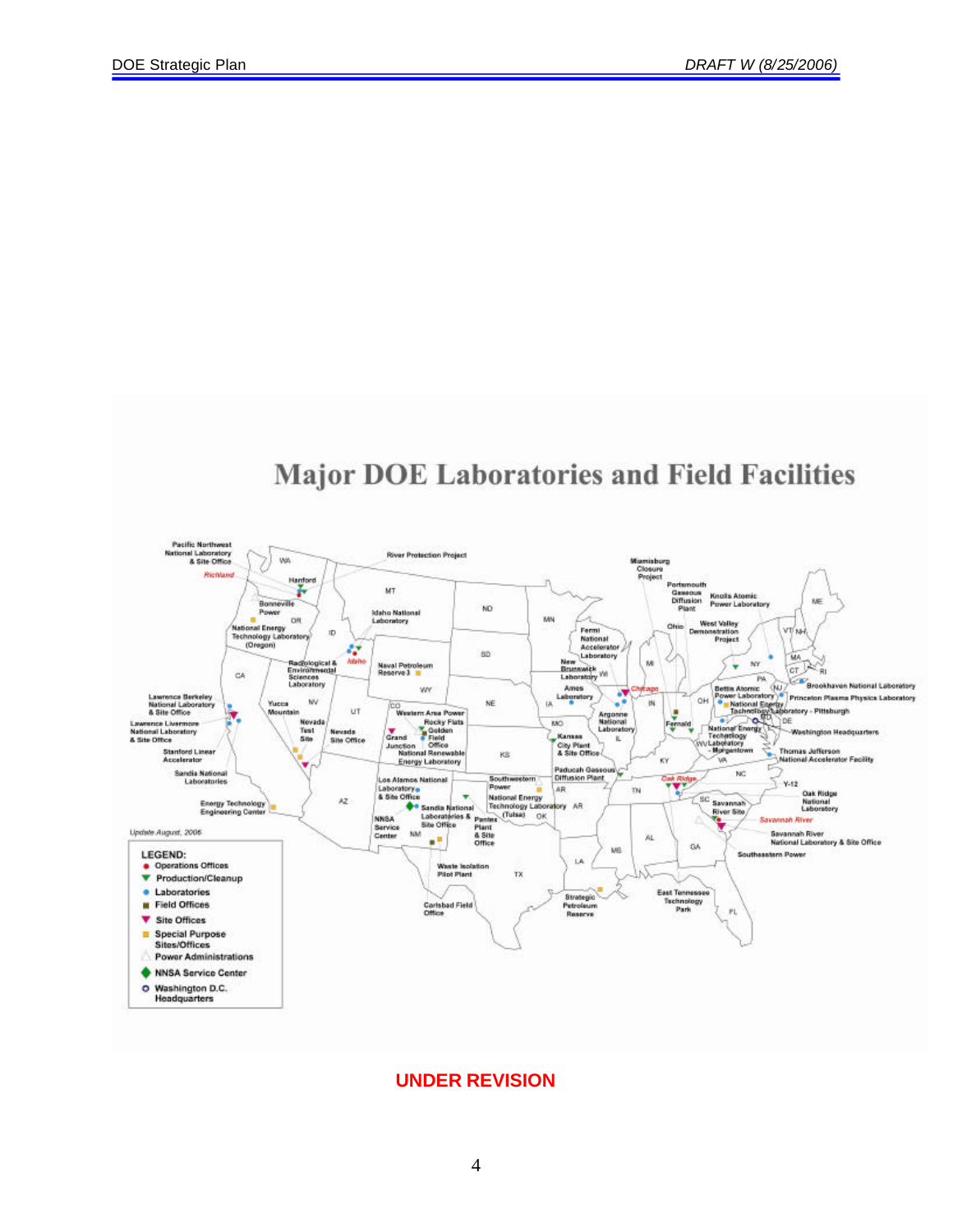# **The Department of Energy Strategic Plan**

The Department of Energy (DOE) has a rich and diverse history with its lineage tracing back to the Manhattan Project and the race to develop an atomic bomb during World War II. Following that war, Congress created the Atomic Energy Commission (1946) to take control over the scientific and industrial complex supporting the Manhattan Project and to maintain civilian government control over atomic research and development.

The Department of Energy Organization Act, which created DOE, was enacted in 1977 and DOE officially came into existence in October of that year. That law brought together for the first time, not only most of the government's energy programs, but also science and technology programs and defense responsibilities that included the design, construction, and testing of nuclear weapons. Over its history, DOE has shifted its emphasis and focus as the energy and security needs of the nation have changed.

Today, DOE stands at the forefront of helping the nation meet our energy, scientific and national security goals. These include developing and deploying new energy technologies, reducing our dependence on foreign energy sources, protecting our nuclear weapons stockpile, and ensuring that America remains competitive in the global marketplace. To help achieve these goals, President Bush has launched two key initiatives: the American Competitiveness Initiative (ACI) and the Advanced Energy Initiative (AEI). The President launched these initiatives recognizing that science, technology, and engineering hold the answers to the many critical challenges our world faces.

These new initiatives to spur scientific innovation and technology development expand DOE's continuing support for the establishment and functioning of competitive energy markets, both domestically and internationally, and of policies that facilitate continued private investment in the energy sector. In addition, DOE supports the demonstration and deployment of energy technologies through collaborative efforts with private-public sector entities.

To help ensure that today's brightest students become tomorrow's scientific leaders, President Bush launched the ACI. This initiative increases investment in research and development, strengthens science and math education for America's youth, and encourages entrepreneurship and technology discovery. The goal of this initiative is to invest in our next generation of scientists, engineers and educators so America can remain at the forefront of innovation and successfully compete in the 21st century global marketplace.

AEI seeks to improve our energy security and will reduce our dependence on foreign oil by changing the ways we power our cars, homes, and businesses. This goal can be achieved by accelerating the research, development, and deployment of clean energy technologies to diversify our nation's energy mix. AEI directs funds for the advancement of hydrogen and renewable energy technologies such as biomass, wind, and solar energy. Additionally, to tap the nation's abundant coal reserves, AEI accelerates our clean coal technology research including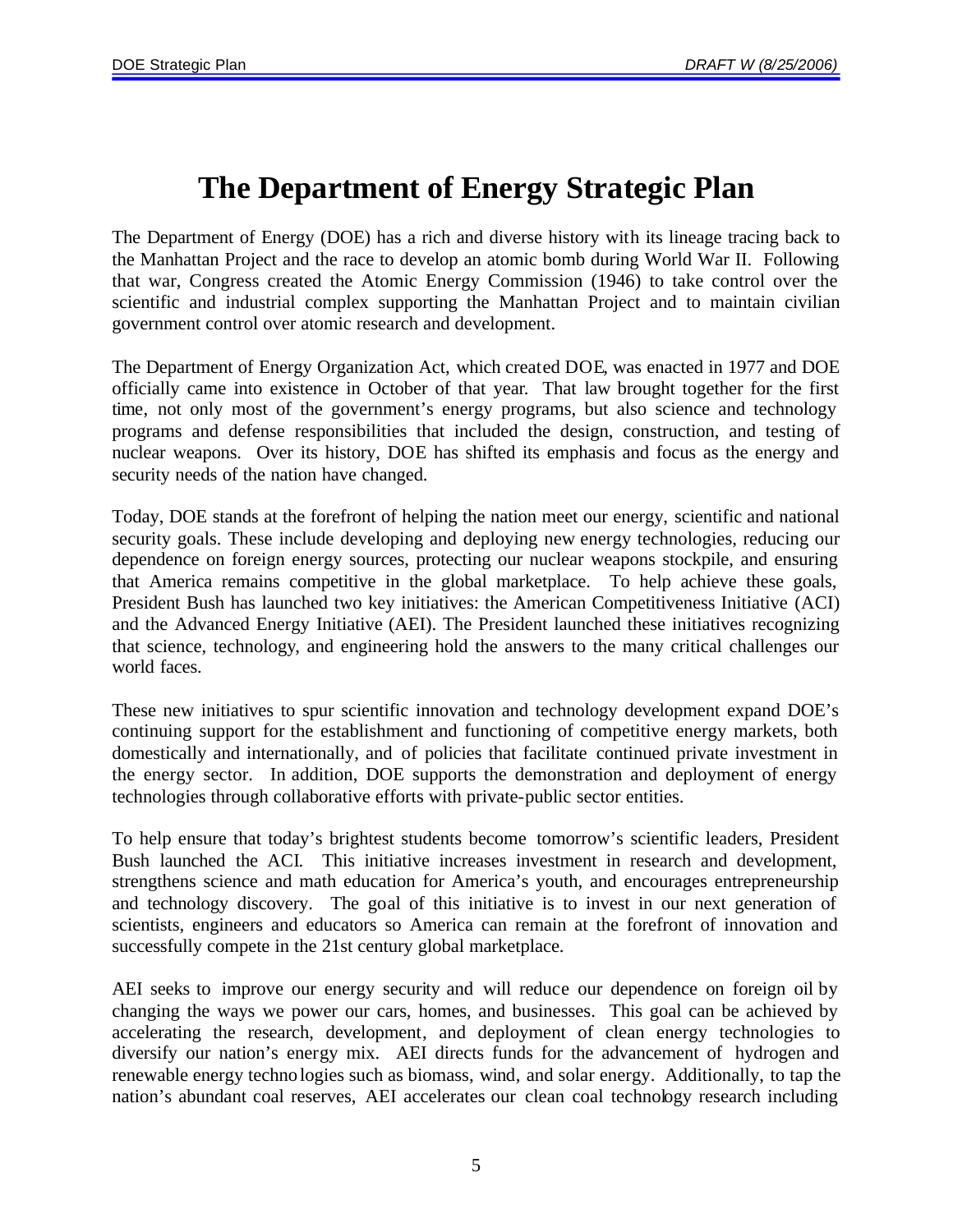building a near-zero atmospheric emissions coal plant. Another component of AEI is the Global Nuclear Energy Partnership, a comprehensive nuclear energy strategy that will enable the expansion of emissions-free nuclear energy worldwide in a clean, safe, and affordable manner.

As the steward of the nation's nuclear weapons stockpile, DOE is responsible for maintaining nuclear deterrents and leading the international nuclear nonproliferation effort in a world where terrorism is a real threat to national security and world stability. DOE is also responsible for the safe cleanup of the environmental legacy of the nation's nuclear weapons program and government-sponsored nuclear energy research. This includes mitigating the risks and hazards associated with disposing of nuclear materials and deactivating and decommissioning facilities no longer needed to support the Department's mission. DOE strives to protect its workers and the public through promulgation and enforcement of nuclear safety and worker health and safety rules.

By implementing DOE's Strategic Plan, we are enhancing America's energy security and sustaining our economic vitality.

# **DOE's Mission**

## **Discovering the solutions to power and secure America's future**

# **DOE's Vision**

The Department's vision is to achieve results in our lifetime ensuring: Energy Security; Nuclear Security; Science-Driven Technology Revolutions; and One Department of Energy-- Keeping our Commitments.

# **Strategy for Success**

The Department of Energy's Strategic Plan is designed to deliver results along five strategic themes:

- **Energy Security** Promoting America's energy security through reliable, clean, and affordable energy.
- **Nuclear Security** Ensuring America's nuclear security.
- **Scientific Discovery and Innovation** Strengthening U.S. scientific discovery, economic competitiveness, and improving quality of life through innovations in science and technology.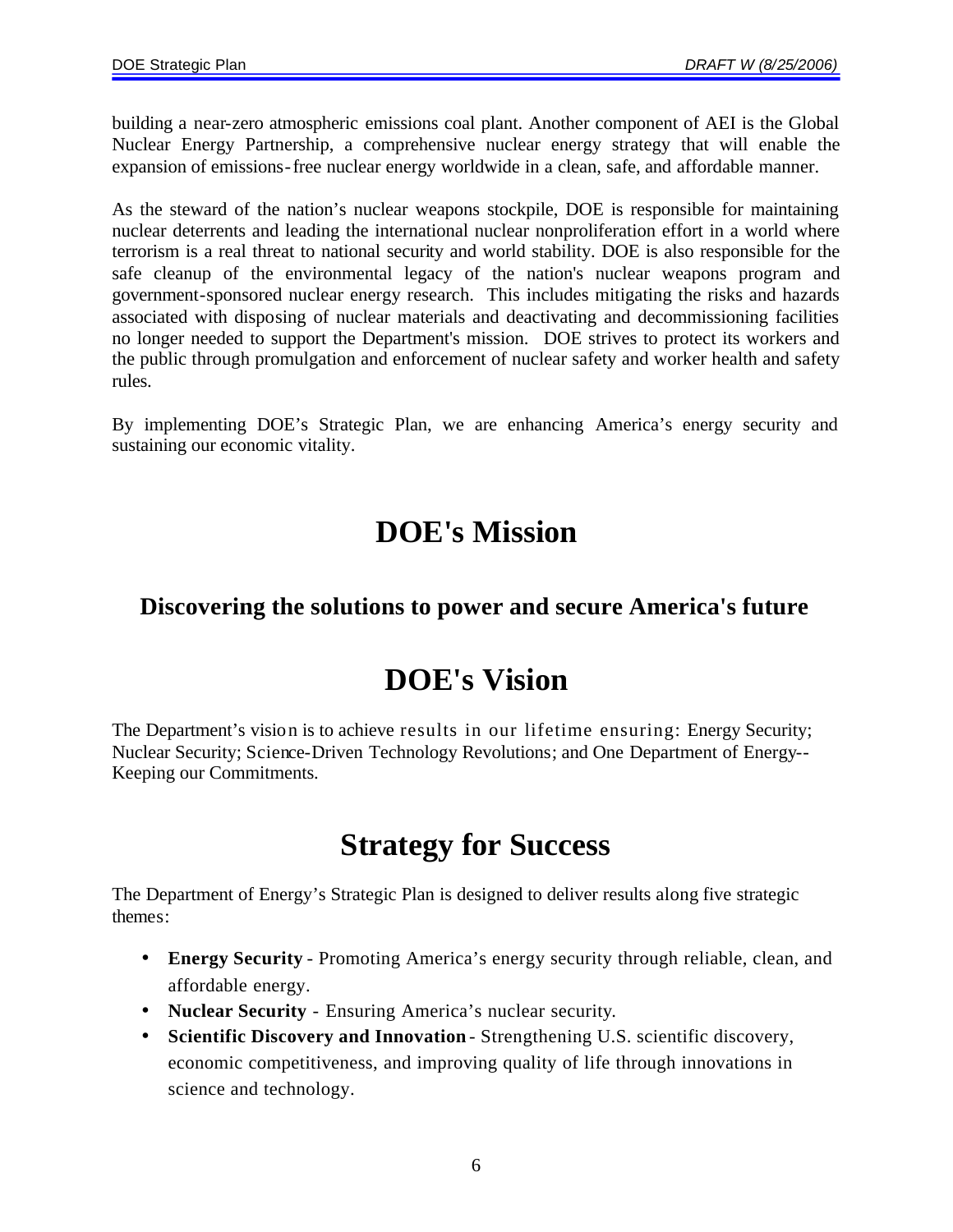- **Environmental Responsibility** Protecting the environment by providing a responsible resolution to the environmental legacy of nuclear weapons production.
- **Management Excellence** Enabling the mission through sound management.

Within these themes there are sixteen strategic goals which are designed to help DOE successfully achieve its mission and vision.

## **Strategic Theme #1: Promoting America's energy security through reliable, clean, and affordable energy.**

## *Overview:*

Keeping America economically strong requires reliable, clean, and affordable energy, and the best way to achieve this is through competitive energy markets, science-driven technology, and supportive government policies. Technological advances enable Americans to use new energy sources that did not exist 50, 100, or even 200 years ago. Well-functioning energy markets, supplemented by effective government collaboration, incentives, and regulation, stimulate the private investment and competition necessary to spur the adoption of new technologies. New technological advances in the supply, distribution, and energy utilization will help ensure we meet the energy challenges of the  $21<sup>st</sup>$  century.

The Department's principal tool for advancing technology is investing in high-risk, high-payoff energy research, development, and demonstration (RD&D) that the private sector would not or could not develop alone in our market-based economy. Since 2001, the Department has invested nearly \$10 billion developing and promoting the use of cleaner, more affordable, and more reliable alternative energy sources and DOE is on the threshold of incredible scientific and technological advances that will change how we power our homes, businesses, and automobiles. In January 2006, the President announced the Advanced Energy Initiative to dramatically accelerate research on domestically available fuels that will diversify the nation's use of energy sources and help break America's dependence on foreign resources.

DOE's primary means of stimulating private investment in energy supply and use technologies is by supporting the maintenance and enhancement of competitive energy markets in the United States and the establishment of comparable markets in other countries, especially the developing world. DOE actively collaborates with other government agencies to address domestic energy security through energy market diversification, reduced emissions, and increased reliability and productivity. The Department will work with other federal agencies to develop metrics that reflect common approaches to solving America's energy needs. For example, DOE is working closely with EPA to accelerate deployment of energy efficiency and alternative energy technologies by coordinating activities that enhance progress toward each agency's respective goals.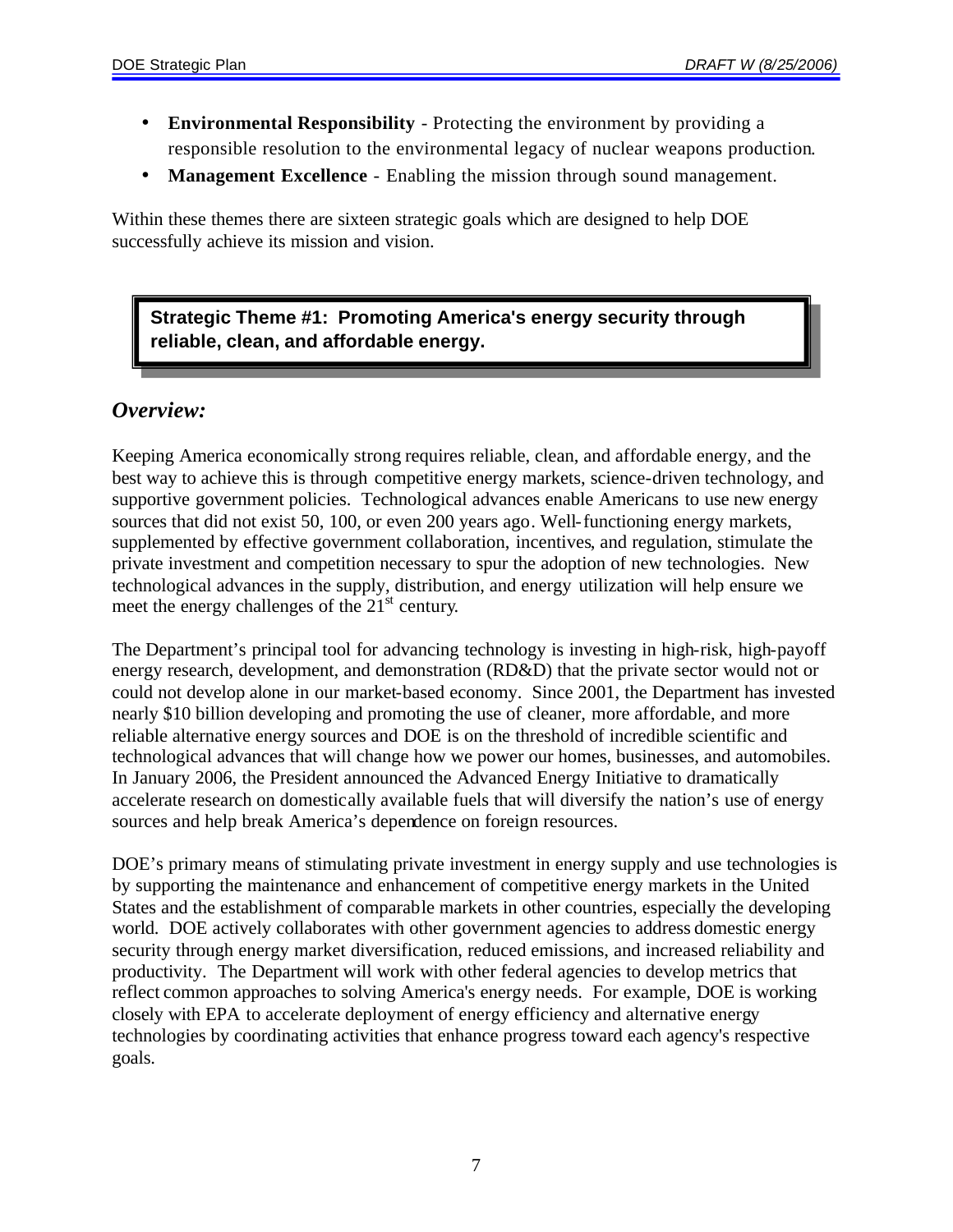Strengthening the systems that transmit and distribute electricity and fuels to consumers is imperative for the economic prosperity of Americans and their quality of life. Facilitating the process to modernize the electric grid, enhancing the security and reliability of the energy infrastructure, and facilitating recovery from disruptions in energy supplies are critical DOE activities. In the transmission and distribution (T&D) of electricity, the Department is partnering with industry to undertake research in developing cost-effective solutions in the areas of advanced sensors and high temperature superconductors that will reduce line losses and have the capability to carry more electric current than conventional T&D lines. The Department is also working with other Federal agencies and State and local governments to develop a resilient grid, identify and mitigate congestion, and protect critical services. With regard to fuels, the Department is working with industry and government agencies to address research and infrastructure issues related to the "fuels of tomorrow," such as biofuels and hydrogen, as well as the fuels that are the current lifeline of America's economy—petroleum, natural gas, coal and nuclear.

The Department also supports research in developing energy efficiency technologies and practices that will enable Americans to use energy more productively. By reducing the energy intensity of America's economy, energy efficiency advances provide one of the best means for reducing the Nation's dependence on foreign fuel supplies and improving the quality of the environment, both in the near and long term. The Department supports innovative RD&D that will increase the energy productivity of all sectors of the economy—buildings, transportation, industry, and electric power.

The Department's programs extend beyond the research, development, and deployment of energy technologies. The Department operates: (1) the Strategic Petroleum Reserve, which provides emergency oil supplies in the event of a serious supply disruption; (2) the Northeast Home Heating Oil Reserve, which helps ensure adequate heating oil supplies in the event of severe energy disruptions; and (3) four Federal Power Marketing Administrations, which sell electricity from Federal hydropower dams and operate large transmission grids.

Over the next six years, the Department will research advanced technologies to achieve its energy strategic goals.

## **Energy Security Challenges**

The United States is heavily dependent upon oil, especially in the transportation sector. Rapid increases in U.S. and world energy demand, combined with regional resource and production constraints, have led to large increases in oil and natural gas prices changing the industrial and commercial business environment. The nation's energy infrastructure is not keeping pace with the growth in energy supply and demand, thereby endangering the reliability of the energy system. The following strategic goals address these energy challenges.

## *Energy Security Strategic Goals:*

## **Goal 1.1 – Energy Diversity**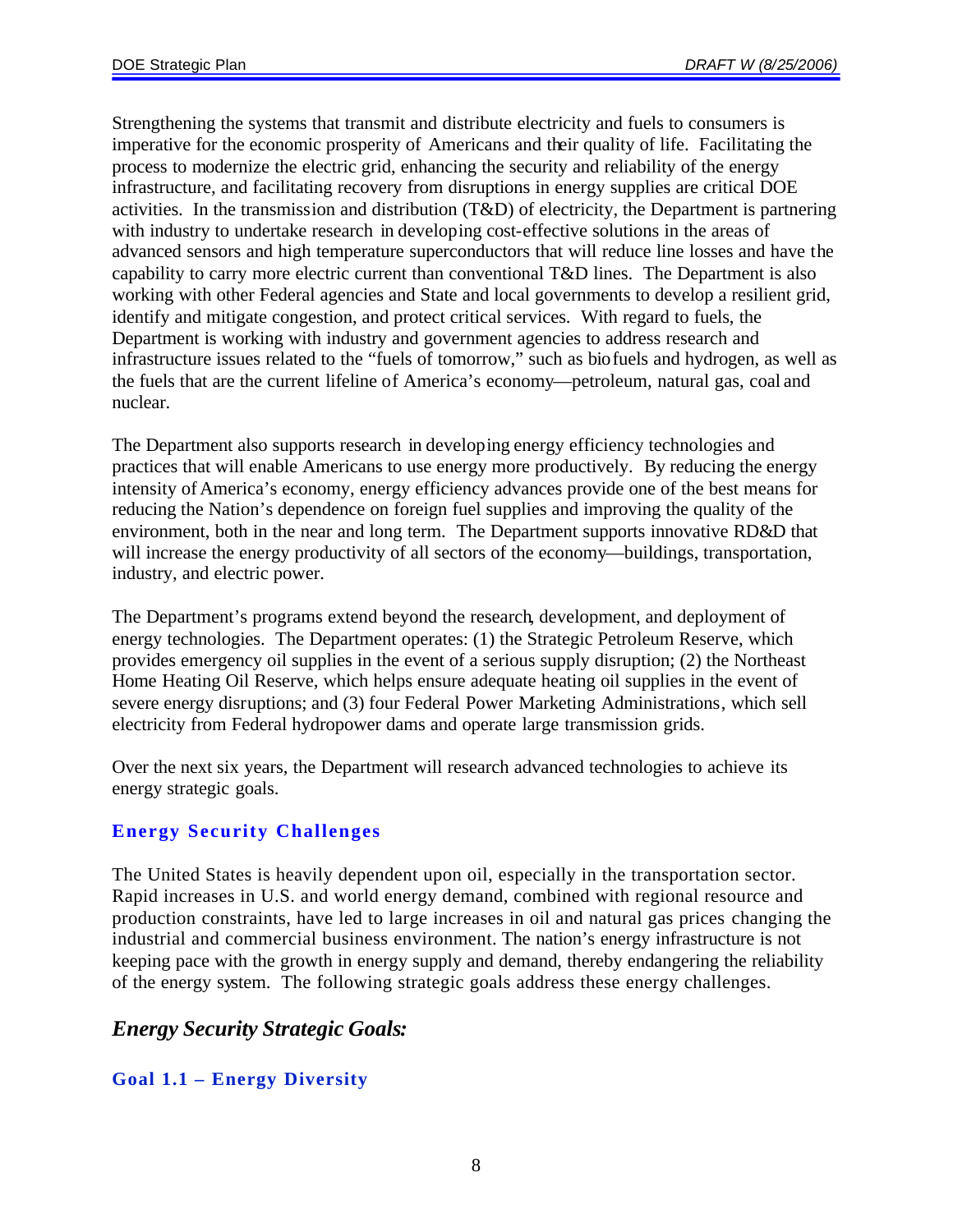Increase our energy options and reduce dependence on oil, thereby reducing vulnerability to disruption and increasing the flexibility of the market to meet U.S. needs.

**Description:** Energy diversity is essential for America's energy security and economic wellbeing. In 2004, America imported 65 percent of the crude oil it used domestically. By 2030, the Energy Information Administration (EIA) forecasts that crude oil imports will rise to 75 percent of our total crude oil supply and natural gas imports will rise from17 percent today to 21 percent of our total natural gas supply. America's energy security and economic well-being are put at risk when the United States is dependent upon other countries for the fuels (petroleum and natural gas) that account for over 60 percent of the Nation's current energy use. This is especially true in the case of the transportation sector, which is the least energy-diverse sector of the American economy with petroleum accounting for more than 95 percent of the fuel consumed. Taking steps to reduce the transportation sector's dependence on oil is a critical component of the Department's strategic goals.

The Department is investing in both alternative fuels and energy efficiency technologies to reduce the energy-intensity and increase the fuel-flexibility of America's economy while maintaining environmental stewardship. In the near-to-mid term, advances in biofuels, fuel blends, plug-in hybrids, and more efficient vehicle technologies could increase the energy diversity and efficiency of America's transportation sector. DOE is working to make technologies for unconventional fuels such as, oil shales and coal liquification commercially viable. In the long-term, innovation in hydrogen production, storage, and use will enable consumers to drive vehicles powered by hydrogen produced from multiple domestically available energy sources and help pave the way for a full-scale hydrogen energy economy.

The Department is also pursuing energy diversity by supporting the development of a suite of electricity generation options that can promote reasonable and stable prices and a variety of efficiency technologies that will improve energy productivity in all sectors of the American economy. Taken together, these technologies diversify our energy portfolio and increase our energy security (these advances are addressed in Strategic Goals #1.2 and #1.4).

- Reduce dependence on energy imports, particularly oil in the transportation sector, by developing and effectively deploying technologies to increase fuel efficiency and enable the substitution of alternatives such as biofuels, electricity, and hydrogen.
- Collaborate globally with governments and scientists to expedite the development and deployment of unconventional energy resources, such as oil sands, and biofuels, that can substitute for oil and natural gas.
- Collaborate globally with governments and scientists to expedite the development and deployment of nuclear power which can substitute for oil and natural gas.
- Ensure adequate crude and regional home heating oil supplies during emergency shortages by maintaining the operational readiness of the Strategic Petroleum Reserve and Northeast Home Heating Oil Reserve.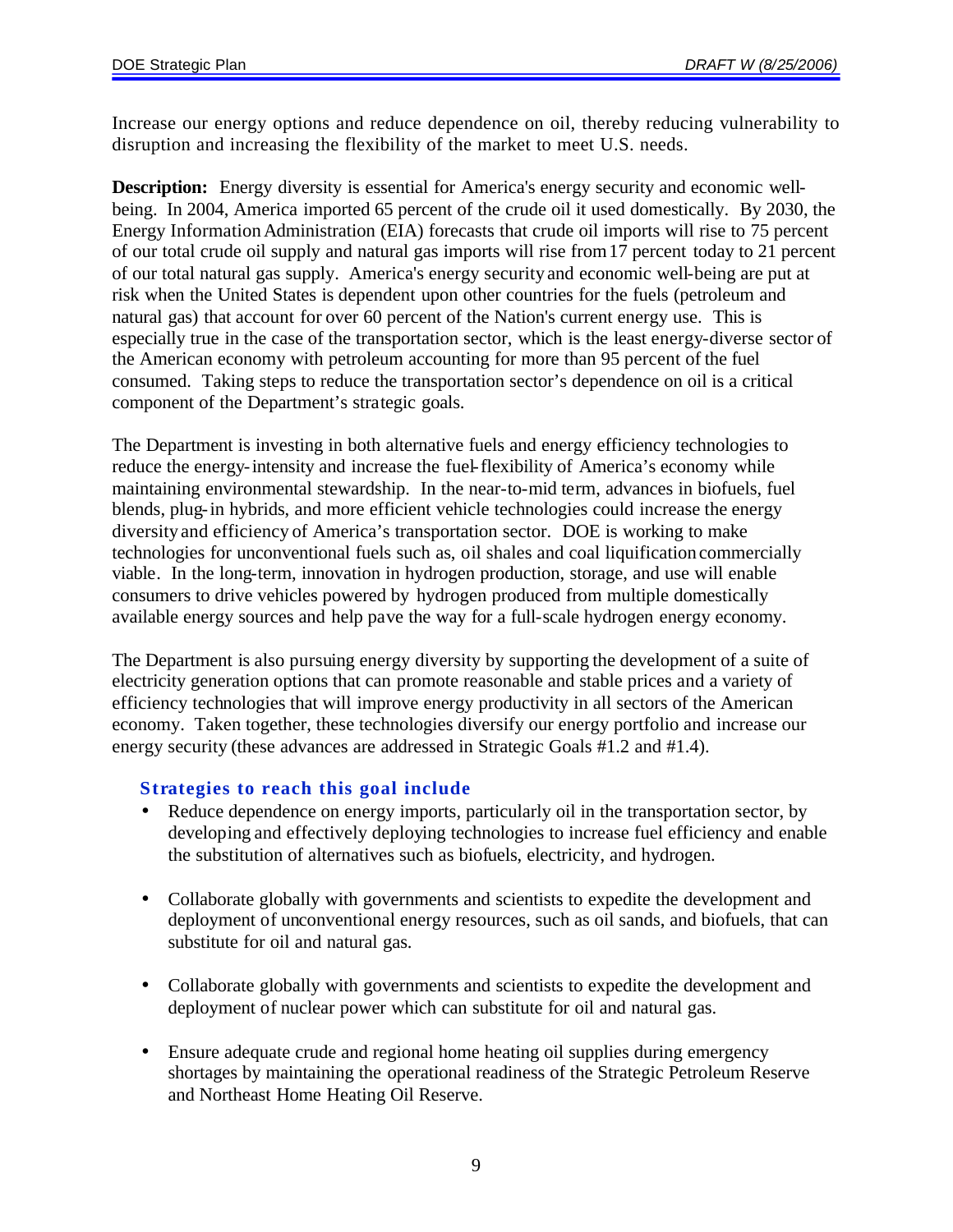• Ensure an expanding supply of domestic energy for the American public by promoting the construction of an Alaska Natural Gas Pipeline and the environmentally responsible development of the Outer Continental Shelf and the Artic National Wildlife Refuge (ANWR).

#### **Goal 1.2 – Environmental Impacts of Energy**

Improve the quality of the environment by reducing greenhouse gas emissions and environmental impacts to land, water, and air from energy production and use.

**Description:** The consumption of fossil fuels for electricity generation and transportation accounts for three-fourths of the carbon dioxide emissions in the United States, and is a major contributor of air, water, and land pollution. The Department is funding research in a robust portfolio of technology options that will help reduce the environmental footprint resulting from the supply, distribution, and use of energy.

In electricity generation, the Department is partnering with industry, academia, state and local governments, and other countries in advanc ing a variety of carbon-free electricity options. These partnerships range from wind farms and solar power systems to central station near-zero atmospheric emissions fossil fuel power plants that capture and store carbon. Also included in the partnerships are advanced nuclear facilities that rely upon closed fuel-cycles that will address nuclear waste disposal issues. The Department is also helping to mitigate the environmental impacts of electricity generation by reducing the need for new power plants through advances in energy efficiency technologies and peak load reduction technologies and strategies (these advances are addressed in Strategic Goals #1.3 and #1.4).

In transportation, the Department is investing in options that are less carbon intensive than petroleum, such as biofuels, plug-in hybrids, and hydrogen-powered fuel cells. Another option is advancing technologies that enable vehicles to travel further on a gallon of fuel, thereby simultaneously reducing petroleum use and carbon emissions.

- Support the creation of new nuclear generation capacity to produce carbon-free electricity in the near term (2015); complete a permanent repository for nuclear waste at Yucca Mountain by 2017; and, develop next generation advanced reactor and fuel cycle technologies for deployment in the long term (2025) for both electricity and hydrogen production.
- Advance clean coal technology through public-private partnerships for continued electricity generation from the country's extensive coal resources, ultimately resulting in near-zero atmospheric emissions power plants.
- Support research and development efforts to reduce the costs of renewable energy technologies and accelerate the large-scale use of carbon-free electricity sources.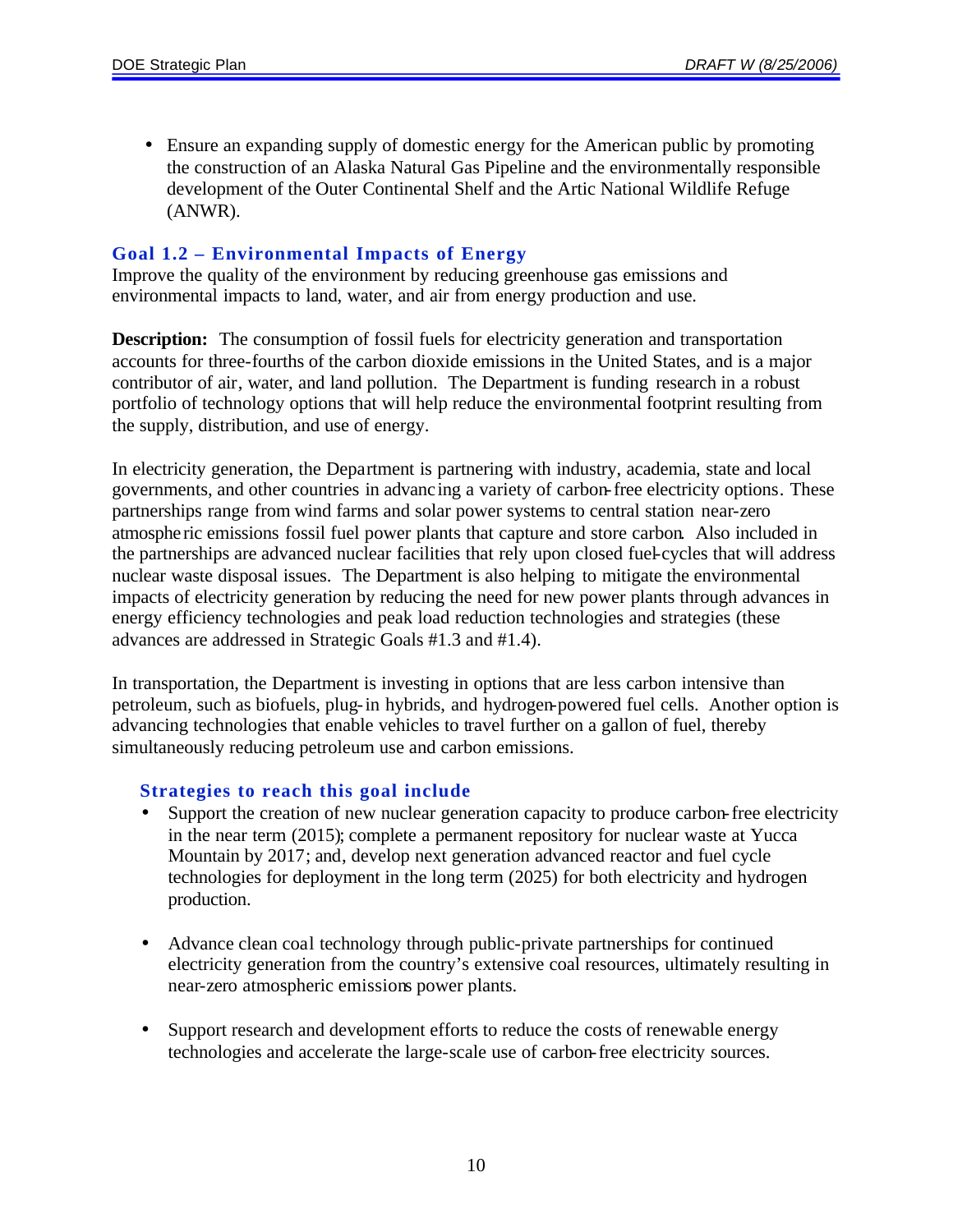- Develop technologies to reduce vehicle emissions by improving efficiency and greatly expanding the use of clean fuels, while maintaining vehicle safety, performance, and cost characteristics.
- Work collaboratively with other Federal agencies, private industry and other countries to accelerate the adoption of technologies capable of substantially reducing global emissions of greenhouse gases and other emissions.

#### **Goal 1.3 – Energy Infrastructure**

Create a more flexible, more reliable, and higher capacity U.S. energy infrastructure.

**Description:** One of the greatest energy challenges facing America is the need to use 21st century technology to improve our aging energy infrastructure. This infrastructure is comprised of many components, including the physical network of pipes for oil and natural gas, electricity transmission lines, and other means for transporting energy to consumers; facilities that turn raw natural resources into useful energy products; and rail networks, truck lines, and marine transportation.

The energy industry has undergone major changes in the last two decades, and more are expected. These changes affect how our energy infrastructure operates. For example, while the electricity industry was once vertically integrated, it is increasingly separated into three isolated segments: generation, transmission, and distribution. Electricity providers have built more power plants; however, without a comparable increase in transmission and distribution facilities it is not possible to handle the increased output. Much of our electrical infrastructure requires faster response times and more resiliency.

Over the next six years, the Department's energy infrastructure activities will be primarily focused on modernizing the electricity grid. The Department will accomplish this objective by working with other government agencies and industry to reduce the frequency of blackouts, reduce energy losses, and improve asset and energy resource utilization. The results will provide consumers with competitivie costs for economically effective delivered electricity and an improved infrastructure security.

- Develop advanced wires and coils to increase the capacity, efficiency, and reliability of the electricity system.
- Advance real-time visualization and control tools to improve the reliability and efficiency of the nation's electricity delivery system by increasing the utilization of transmission and distribution assets.
- Integrate advanced technologies, including distributed generation, storage, and load management on distribution utility feeders to improve the efficiency and reliability of constrained sections of the electricity grid.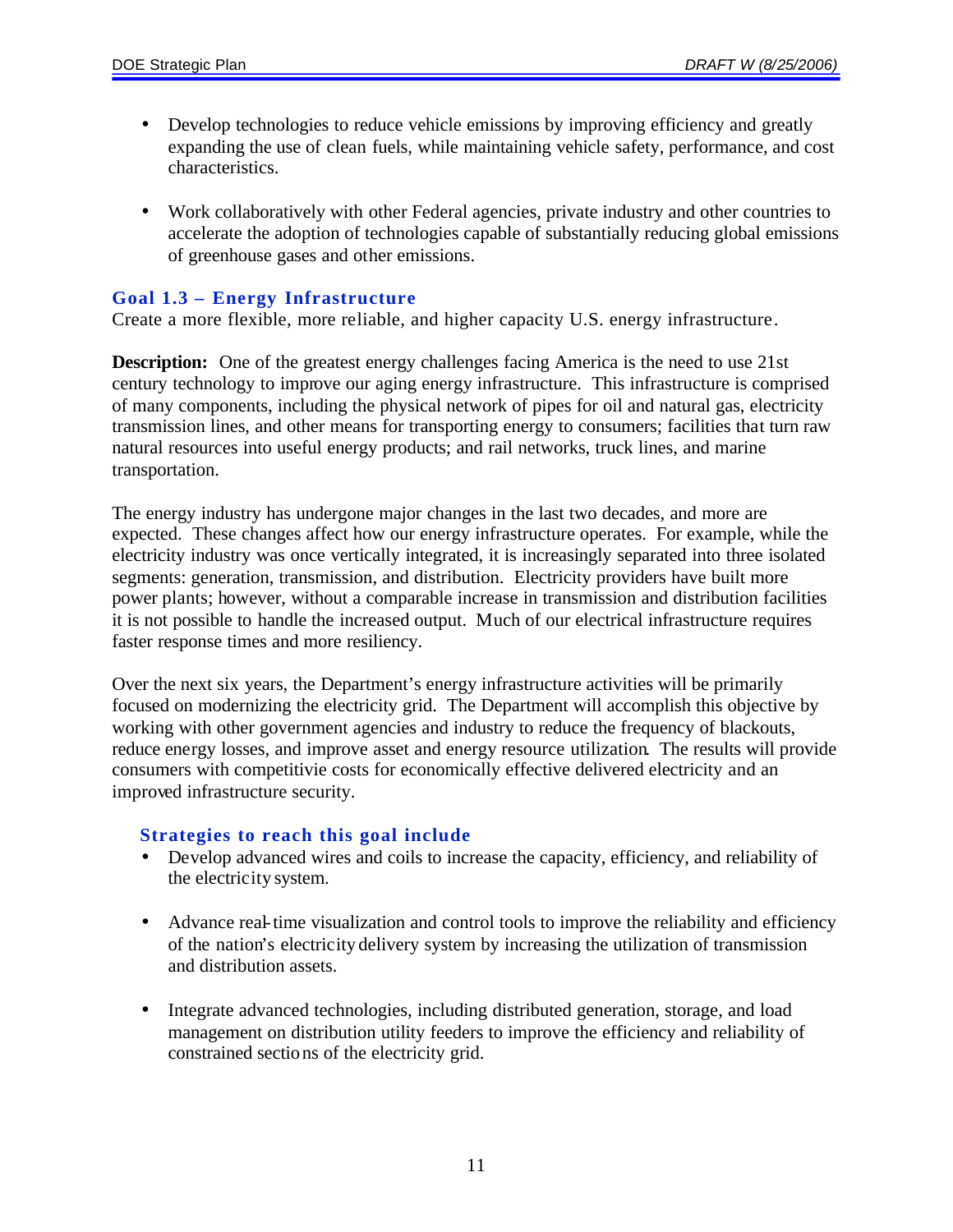• Provide technical assistance to State and regional officials on policies and emergency response options.

## **Goal 1.4 – Energy Productivity**

Cost-effectively improve the energy efficiency of the U.S. economy.

**Description:** Energy efficiency is the ability to produce more energy services (e.g., lighting, heating, and transportation) from a fixed amount of energy. Energy productivity is the ability to create more economic value (GDP, worker productivity, and air quality) from a fixed amount of energy. Many energy efficiency technologies exist today that produce more lighting, heating or transportation services, but the higher capital costs associated with these technologies often outweigh the lower energy costs over the life of the technology. As a result, energy efficient technologies do not always increase energy productivity. The major objective of the Department's energy efficiency RD&D is to lower the cost and promote deployment of energy efficient technologies in all sectors of the economy, buildings, industrial, and transportation, thereby enabling these technologies to increase the nation's energy productivity.

#### **Strategies to reach this goal include**

- Support enhancements to existing energy markets that will help stimulate private investment in more efficient and economically productive end-use technologies.
- Develop integrated building technologies and formulate appliance standards to significantly increase the energy efficiency and sustainability of residential and commercial buildings.
- Partner with energy-intensive industries to develop technologies that enable more efficient use of energy in their industrial processes.
- Develop technologies that enable cars and trucks to be fuel efficient, while remaining cost and performance competitive.
- Promote increased energy efficiency and sustainable practices in Federal facilities.

## *Crosscutting Science Integration:*

Through recent deliberate and highly disciplined assessments, several critical areas of technology barriers have been identified, that if overcome through basic research, could create paradigmshifting developments for the U.S. energy sector. They are, in a sense, a select set of grand challenges for the science and technology communities. Specifically, breakthroughs are required in electric energy storage, superconductivity, biofuels (including cellulosic ethanol), hydrogen storage and fuel cells, solar conversion efficiency, advanced nuclear materials, and capture of  $CO<sub>2</sub>$  from existing fossil-fueled plants. Additionally, there are significant opportunities for crosscutting science "push," that is to say, areas where fields of science hold seemingly broad potential to accelerate innovation in many areas of energy supply and demand. Significant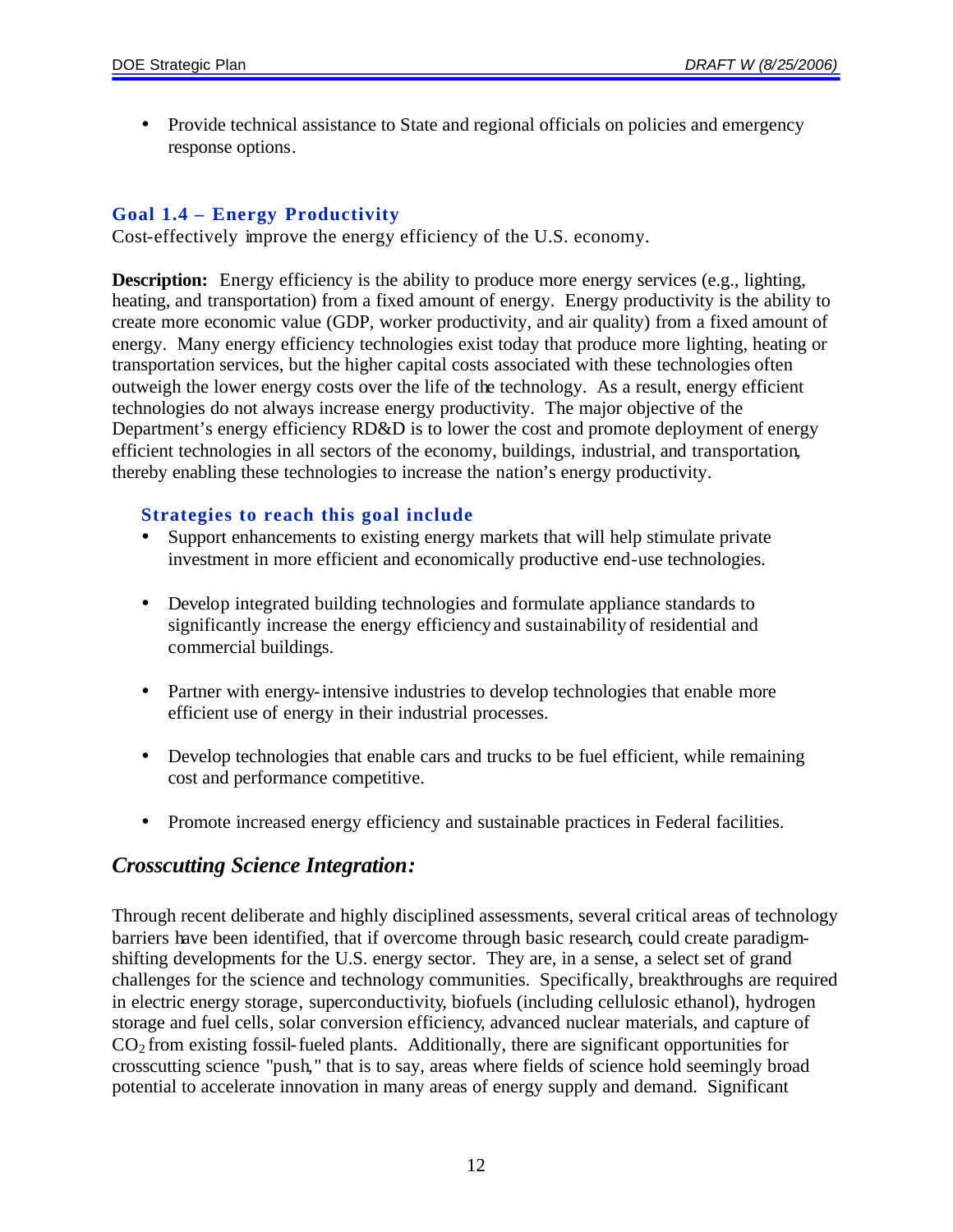science opportunities include the design and synthesis of materials exploiting nanoscale understanding; advanced computation and predictive modeling of complex materials, technologies, and systems; catalysis and control of chemical transformations; and systems and synthetic biology for energy applications. While these are not exhaustive lists, they represent an initial and ambitious set that offer high potential payoff, thus challenging the science and technology communities to work together in the years ahead.

## *External Factors:*

The following external factors could affect the length of time needed for the successful completion of the Energy Security theme:

- **Federal Government/Consumer Roles**: Most energy intensive products (e.g., power plants, automobiles, etc.) have high capital costs and low turnover rates. Power plants can cost billions of dollars to build and generally operate for 30-40 years. The electricity grid infrastructure has required billions of dollars and a century to develop and will require decades to transform. The lifetime of the average automobile is 10-20 years, so a conventional automobile sold today will still be consuming petroleum in 2020 at about 25 miles per gallon. The energy economy, therefore, changes slowly and new technologies receive a cautious reception from consumers because they represent large financial investments that must operate effectively over decades. For electricity, state regulators, who have jurisdiction on retail electric rates for consumers as well as siting and construction of new electric infrastructure, can be cautious with new technologies as they seek to ensure adequate supply at a reasonable cost. The Federal government works with industry partners, state and local governments, and non-governmental stakeholders to advance programs that encourage consumers to purchase products that contain new energy technologies.
- **Fuel Prices**: Fuel prices will affect the rate at which many new energy-related technologies penetrate target markets. When fuel prices are high, typically large-scale market penetration occurs sooner than when fuel prices are low. One factor that most of the energy technologies being researched by the Department have in common is that they are more costly than conventional technologies in today's marketplace. The Department is therefore working to reduce the costs of these technologies through the application of new scientific and engineering discoveries. However, fuel prices may affect the rate of transfer from the laboratory to the marketplace independent of the scientific and technological merit of the advances made by the Department.
- **Other Federal and State Policies**: Air pollution control policies enacted in the United States since the 1970s have affected the adoption rate of energy technologies by internalizing the cost of regulated pollutants. As a result, technologies that utilize cleaner fuels, such as natural gas, have had significant market penetration in many parts of the energy economy. These regulations and other Federal and State policies such as energy tax incentives (e.g., for hybrid vehicles) and targeted rebate programs for energy efficient products could also affect market penetration of select technologies and accelerate progress toward the Energy Security goal.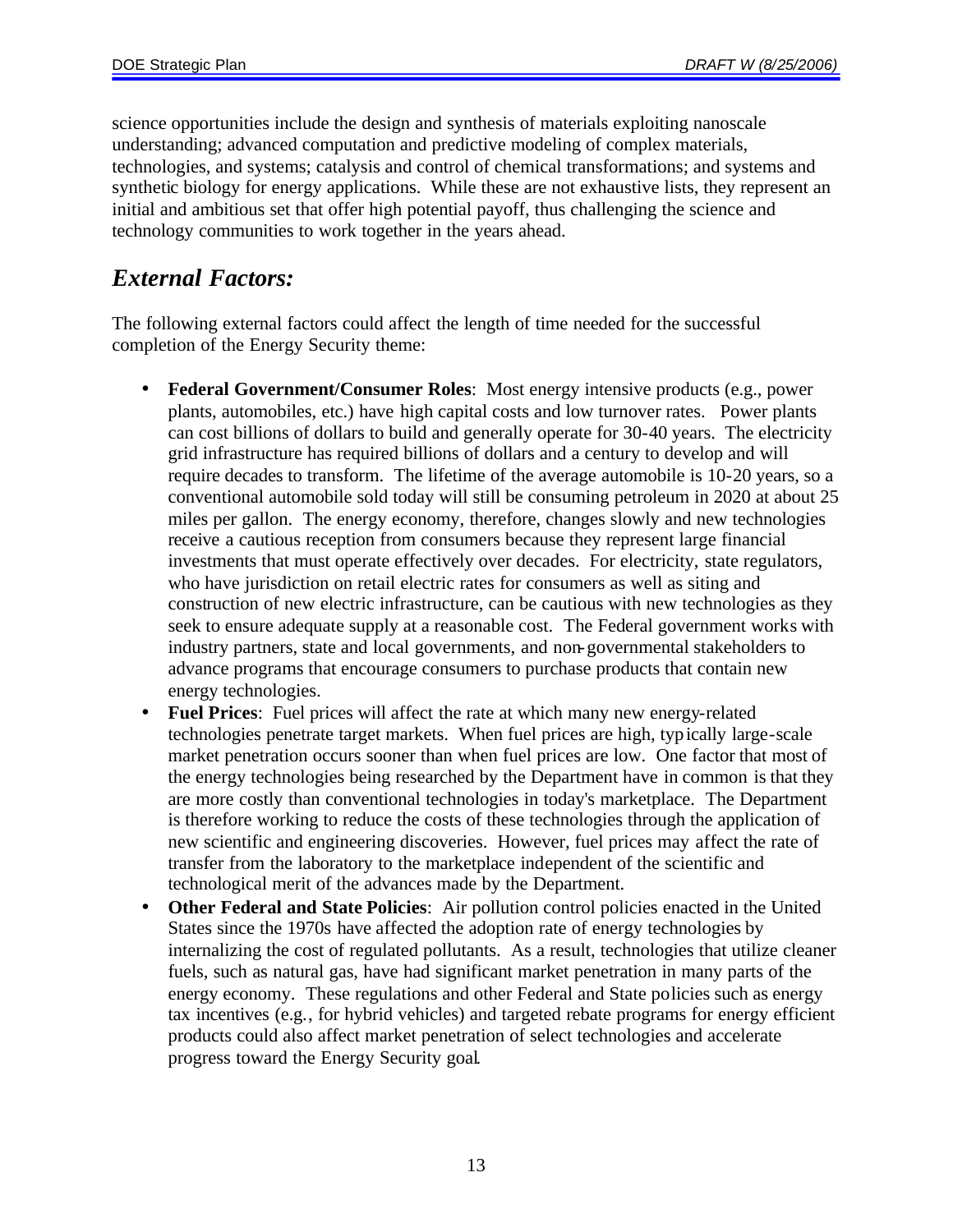• **Energy Disruptions**: Natural disasters (e.g., hurricanes, earthquakes, floods, droughts, heat waves, etc.), and other catastrophic events could have a major impact on the nation's energy security and energy balance.

## **Strategic Theme #2: Ensuring America's nuclear security.**

## *Overview:*

In 2000, the National Nuclear Security Administration (NNSA) was established as a new element within the Department in response to a Congressional mandate to reinvigorate the security posture throughout the nuclear weapons program and to reaffirm the Nation's commitment to maintaining the nuclear deterrence capabilities of the United States. NNSA was chartered to better focus management attention on enhanced security, proactive management practices, and mission focus within the Department's national defense and nonproliferation programs. The Department performs its national security missions involving nuclear weapons and nuclear materials and technology through the NNSA. The three primary national nuclear security challenges are:

- Maintaining an effective nuclear deterrent while transitioning to "Complex 2030" NNSA's vision for the future.
- Countering nuclear proliferation and preventing nuclear or radiological terrorism.
- Developing next-generation naval nuclear-propulsion technology to meet increasing national security demands.

Over the next six years, the Department will apply advanced science, engineering, and nuclear technology to help ensure that it meets its national nuclear security strategic goals.

## **National Nuclear Security Challenges**

Today's nuclear weapons stockpile and supporting infrastructure has aged. Although the size of the nuclear weapons complex has decreased by more than 40 percent since the end of the Cold War, we must continue to work to meet national security demands for the future. In addition, the President directed that the size of the stockpile be reduced by nearly 50 percent by 2012. As a result, the Department is pursuing "Complex 2030"--our vision for a smaller, safer, more secure stockpile, with assured reliability over the long term, that is backed by a responsive engineering and manufacturing capability that is designed to respond quickly to changing technical, geopolitical and military needs. The second challenge deals with the ever increasing threat of terrorism. The mere acquisition by terrorists or rogue regimes of nuclear and radiological materials which could be used in weapons of mass destruction or in a "dirty bomb" represents a threat to the United States and to international peace and security. Lastly, increasing national security demands necessitates the development of next-generation naval nuclearpropulsion technology. The following strategic goals address these nuclear security challenges.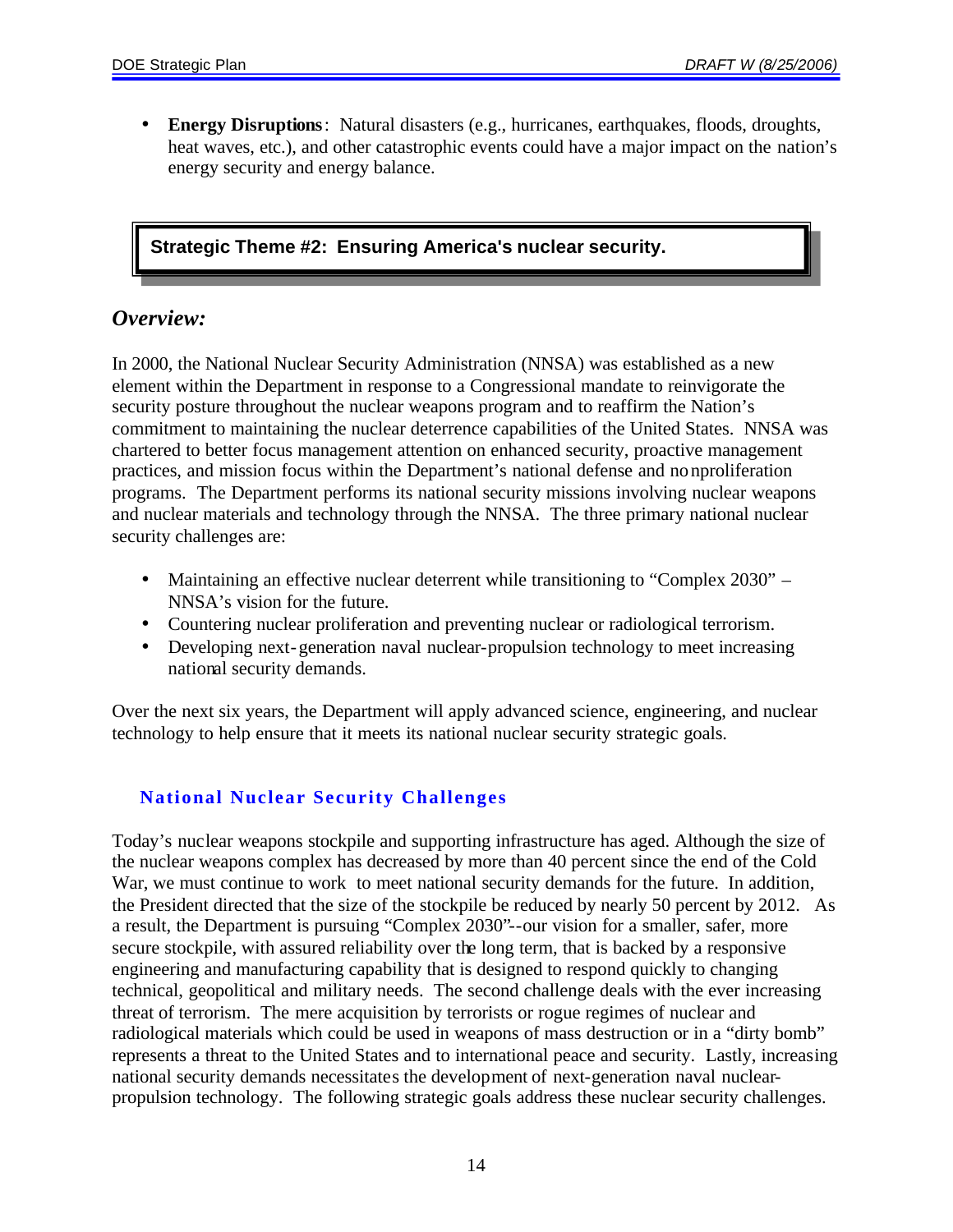## *Nuclear Security Strategic Goals:*

## **Goal 2.1 – Nuclear Deterrent**

Transform the Nation's nuclear weapons stockpile and supporting infrastructure to be more responsive to the threats of the 21st Century.

**Description:** One of the most important responsibilities of the Secretary of Energy is certifying to the President, in cooperation with the Secretary of Defense, that the nation's nuclear deterrent—the nuclear weapons stockpile—is safe and reliable, and that there is no need to resume underground testing. Our nuclear deterrent has protected the nation and our allies and continues to be a key strategic component of our national security posture.

Following the end of the Cold War, the United States discontinued programs to develop and produce new nuclear warheads and began a moratorium on underground nuclear testing which is still in effect today. The main focus of the nuclear weapons program during the 1990s shifted to sustaining aging warheads for the indefinite future. To this end, DOE adopted a science-based Stockpile Stewardship Program (SSP) that emphasized development and application of greatly improved technical capabilities to assess the safety, security, and reliability of existing nuclear warheads without resorting to the use of nuclear testing.

Today, the stockpile remains safe and reliable because the SSP is providing us with the tools to maintain the stockpile and the ability to assess its current condition. Cutting-edge scientific and engineering experiments and analysis using powerful new modeling and simulation capabilities have provided a more complete understanding of the complex physical processes underlying the performance of our aging nuclear stockpile. However, as we continue to drawdown the stockpile to the levels established in the Treaty of Moscow—a goal of between 1,700 and 2,200 operationally deployed nuclear weapons by 2012—we must consider the long-term effects of aging and the implications of successive warhead refurbishments which takes us further from the original warhead design configurations. Additionally, we have found the reestablishment of certain manufacturing capabilities for the refurbishments to be more difficult and costly than originally envisioned. As a result, we have devised a long-term strategy for maintaining the nation's nuclear deterrent and to pursue our new vision for the future, "Complex 2030."

- Develop a responsive nuclear weapons infrastructure through a transformation in engineering and production practices that will enable DOE to respond rapidly and flexibly to emerging threats.
- Develop a Reliable Replacement Warhead that will make manufacturing easier, cheaper, safer, and more secure while eliminating environmentally dangerous materials.
- Transform the nuclear weapons stockpile by reducing the size and changing the composition consistent with DOD requirements.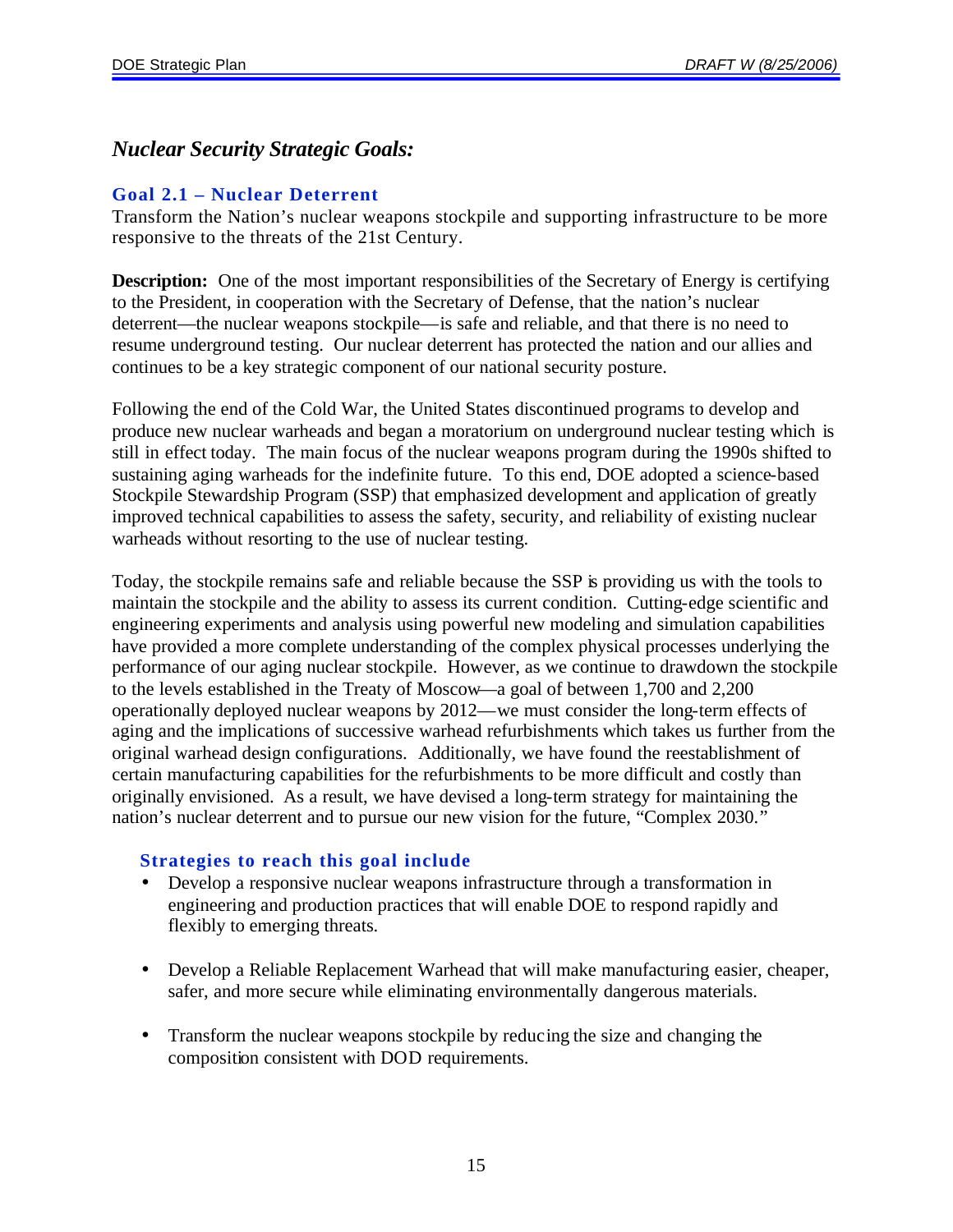- During the transformation period, ensure the existing stockpile remains safe, secure and reliable without nuclear testing.
- Design, construct, and operate nuclear weapons facilities in a manner that protects public health and safety, worker safety, and the environment.

#### **Goal 2.2 – Weapons of Mass Destruction**

Prevent the acquisition of nuclear and radiological materials for use in weapons of mass destruction and in other acts of terrorism.

**Description:** The Department is committed to detecting, preventing, and reversing the international proliferation of nuclear and radiological materials, technology, and expertise. Our nonproliferation work started well before September 11, 2001, and our programs are becoming increasingly global in scope as they strengthen and expand nonproliferation activities outside the territory of the Former Soviet Union (FSU). The NNSA now works with more than 90 countries to secure dangerous nuclear and radioactive materials and halt the production of new fissile material. Additionally, it detects and interdicts illegal trafficking in or diversion of nuclear material and proliferation-significant items, destroys surplus weapons-usable materials, strengthens export controls and the nonproliferation regime, and gives former weapons scientists and technicians an opportunity to make use of their high-technology skills in peaceful endeavors.

While the Department has achieved impressive nonproliferation accomplishments over the past 30 years, we realize that our nonproliferation programs must continually address and adapt to evolving security threats. The rapid evolution of the proliferation threat in the context of a globalizing world economy requires our programs to be flexible, creative, and responsive to emerging threats around the world.

NNSA's nonproliferation and threat reduction programs are structured around and integrated with a comprehensive and multi-layered U.S. government strategy to address the danger that hostile nations or terrorist groups may acquire weapons of mass destruction (WMD) or weaponsusable material, dual-use production technology, or WMD expertise.

- Provide technical and policy leadership to the U.S. Government and international community, and pursue collaborative efforts with other countries and international organizations to achieve nonproliferation objectives.
- Develop the technologies and expertise to detect the proliferation of nuclear materials.
- Promote next-generation technologies that minimize proliferation risks.
- Provide technical and other appropriate assistance to secure nuclear weapons, special nuclear material and radiological materials around the world.
- Provide technical and other appropriate assistance to terminate Russian production of plutonium and eliminate surplus fissile materials.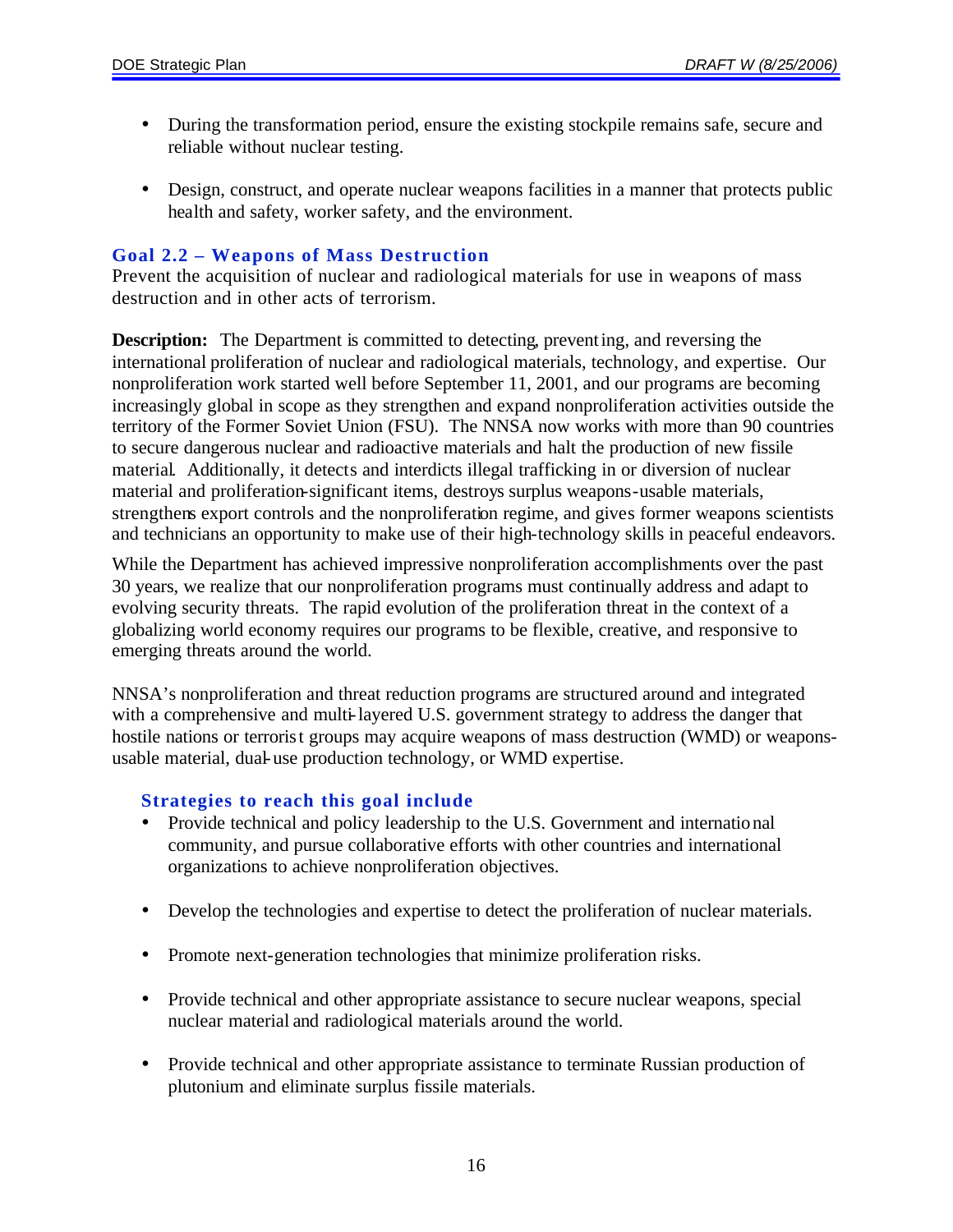#### **Goal 2.3 – Nuclear Propulsion Plants**

Provide safe, militarily effective nuclear propulsion plants to the U.S. Navy.

**Description:** NNSA, through the Naval Reactors Program, provides the U.S. Navy with safe, militarily effective nuclear propulsion plants, beginning with reactor technology development, continuing through reactor operation, and ending with reactor plant disposal and management of naval spent nuclear fuel pending shipment to a geological repository. Nuclear power enhances warship capability and creates the flexibility needed to sprint anywhere in the world and arrive ready for combat operations. Sustained, high-speed capability enables rapid responses to changing world circumstances and helps the Navy stretch available assets to meet today's worldwide national security commitments.

The Naval Reactors Program ensures the safe operation of reactor plants in operating nuclearpowered submarines and aircraft carriers, and fulfills the Navy's requirement for new reactors to meet evolving national defense demands. This program's long-term development work ensures that nuclear propulsion technology provides options to maintain and upgrade current capabilities, as well as meet future threats to U.S. security.

The presence of radiation dictates a careful, measured approach to developing and verifying nuclear technology, evolving needed components, systems, and processes, and implementing them into existing or future plant designs. Intricate engineering challenges and long lead times to fabricate the massive, complex components require many years of effort before technological advances can be introduced into the fleet. As advances in various functional disciplines coalesce, work is integrated into the technology applicable to a naval nuclear propulsion plant.

## **Strategies to reach this goal include**

- Provide operational support and ensure the safety, performance, reliability, and service life for 104 operating reactor plants.
- Develop new technologies, methods, and materials to support reactor plant design for future generations of reactors for submarines and aircraft carriers.

## *Crosscutting Science Integration:*

As part of DOE's planning process, several critical areas of technology barriers have been identified that, if overcome through basic research, could greatly enhance NNSA's posture and ability to deliver on its three strategic goals. They are, in a sense, a select set of grand challenges for the science, engineering, and technology communities. Specifically, breakthroughs are required in advanced sensors and monitoring, new materials for and understanding of materials properties at extreme conditions (e.g., radiation resistance); and modeling and simulation. Additionally, there are significant opportunities for crosscutting science "push," that is to say, areas where fields of science hold seemingly broad potential to accelerate innovation in many areas of national nuclear security responsibilities. Significant science opportunities include the design and synthesis of materials exploiting nanoscale understanding; advanced scientific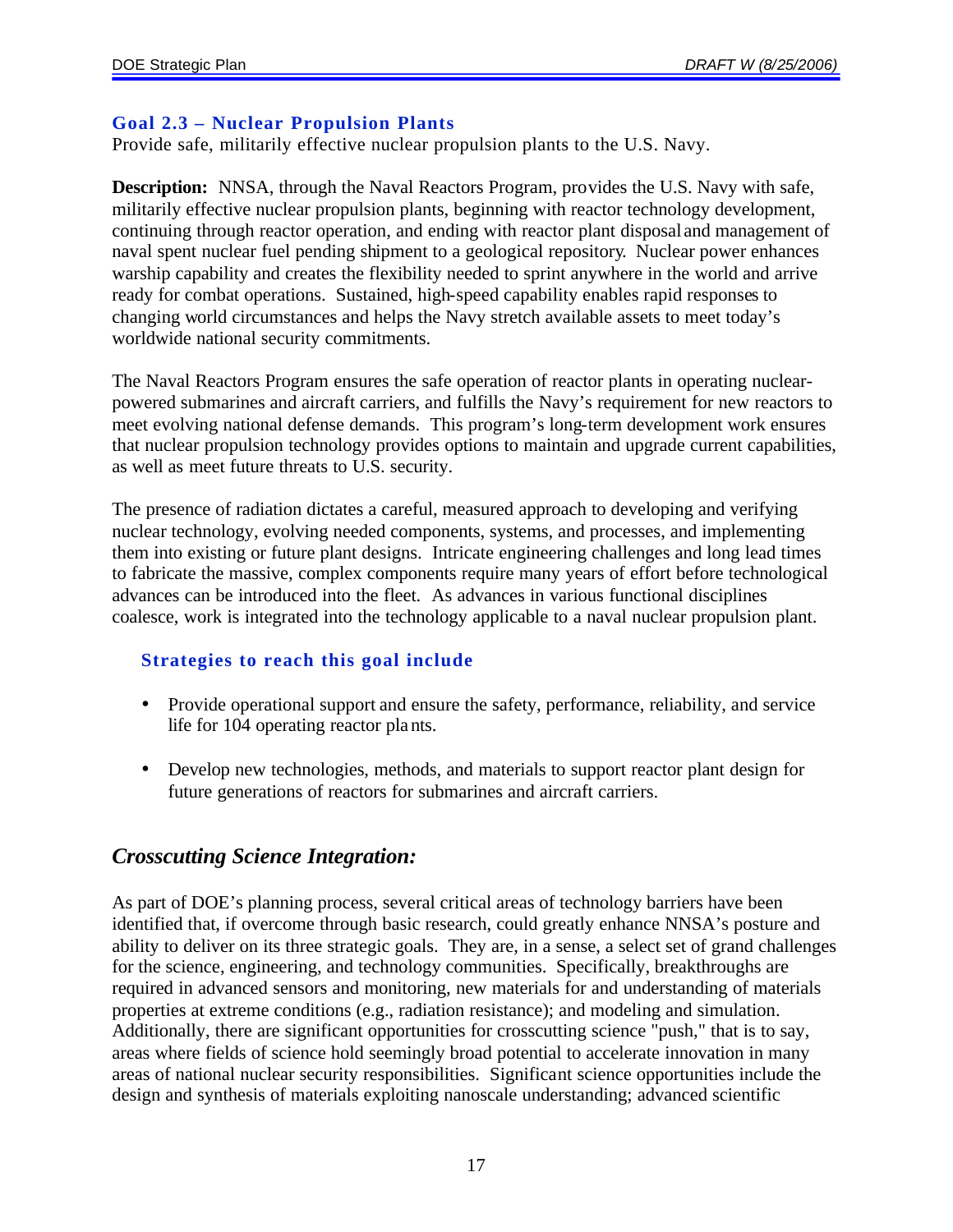computing research and mathematics; and physics, chemistry, and metallurgy. While these are not exhaustive lists, they represent an initial and ambitious set that offer high potential payoff, thus challenging the science and technology communities to work together in the years ahead.

## *External Factors:*

The following external factors could affect our ability to achieve the Nuc lear Security theme:

- **Technology**: Technological challenges occur. The discovery of an insurmountable scientific or engineering obstacle in a stockpile warhead could make it difficult to certify the reliability of the warhead under current policies.
- **Geopolitical Environment**: Changes in the nuclear threats or other threats involving weapons of mass destruction could require changes to the Stockpile Stewardship Program.
- **Cooperation with Russia**: Unprecedented cooperation between the United States and Russia has resulted in great strides being made in the elimination and securing of inventories of surplus materials. Continuing this close working relationship is necessary for us to continue making progress in this key area of nonproliferation.
- **Cooperation with Other Countries**. Our efforts are cooperative; they cannot proceed in the absence of committed engagement from our international partners. We need our international partners to provide access to our technical experts, engage in good faith negotiations, share in the expenses involved, and work to sustain the level of nonproliferation activity after the United States has done its part.
- **International Atomic Energy Agency (IAEA)**: The IAEA is essential to the success of the world's efforts to control nuclear proliferation. It is vital that the IAEA receive the funding and technical expertise it needs and demonstrate leadership to its member countries to accomplish its mission.
- **Funding**: A significant reduction or realignment of funding below that provided in our current multi-year plans would adversely affect our ability to achieve the Nuclear Security goals.

**Strategic Theme #3: Strengthening U.S. scientific discovery, economic competitiveness, and improving quality of life through innovations in science and technology.**

## *Overview:*

The United States has always been a nation of innovators and the Department of Energy has been a major contributor to that legacy. DOE-supported basic research has produced Nobel Laureates, numerous paradigm-shifting scientific discoveries, and revolutionary technologies that have spawned entirely new industries. Such breakthroughs have created fundamentally new energy options, underpinned U.S. national security during challenging times, and contributed to the health of our citizenry and the stewardship of our nation's environmental resources. This great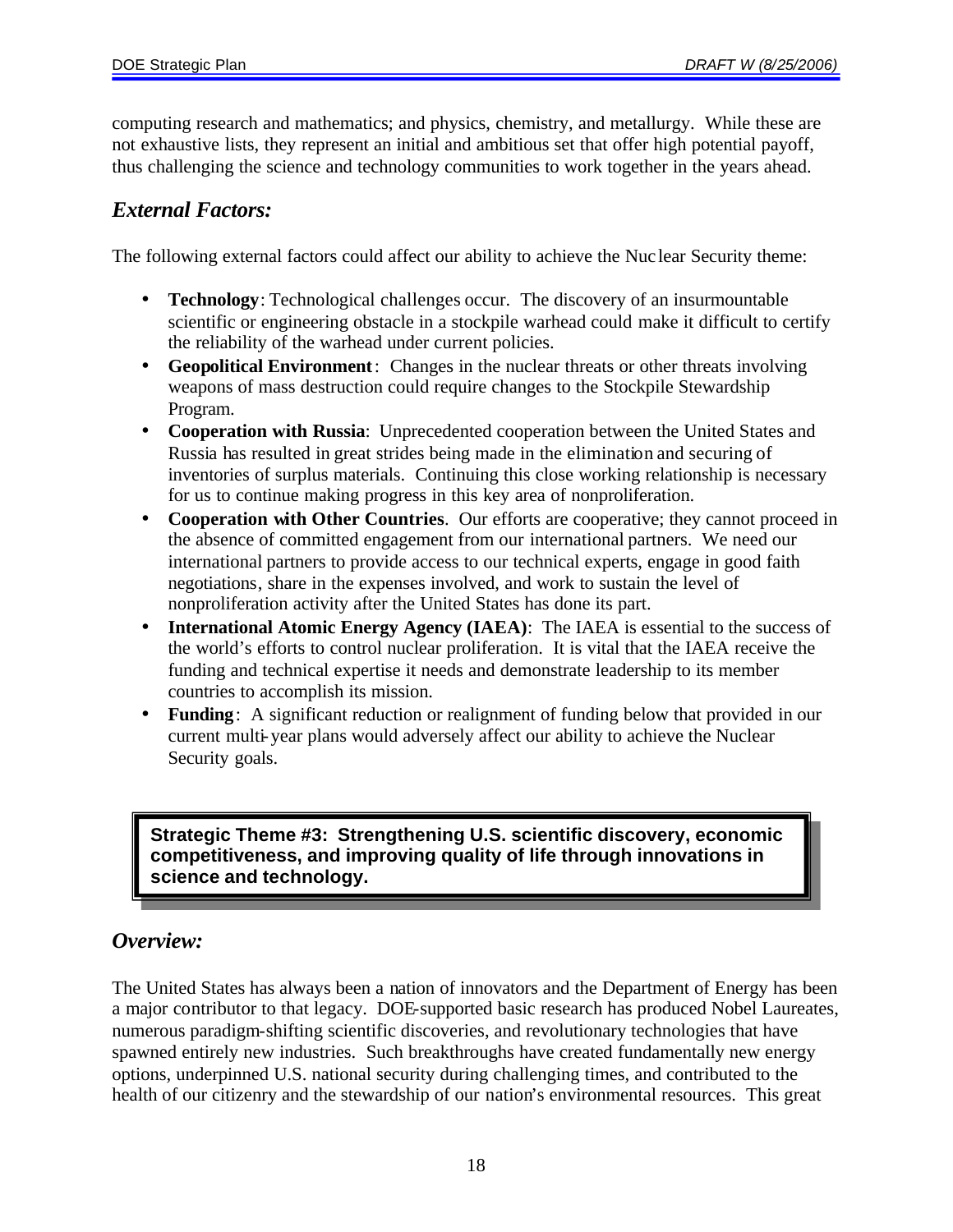engine of U.S. innovation has played an important role in fueling a strong economy and one of the highest standards of living the world has ever known.

As we look toward the future, we are entering a new era that is characterized by increasingly rapid changes in the pace of discovery and innovation. These changes present both opportunities and challenges, requiring a new U.S. commitment to science and to innovative approaches for accelerating the realization of benefits from our research enterprise.

In February 2006, the President announced the American Competitiveness Initiative (ACI) to encourage American innovation and strengthen our nation's ability to compete in the global economy. The Department has a core responsibility under ACI to cultivate the U.S. scientific base in a

*"Our prosperity is no accident. It is the product of risk-takers, innovators, and visionaries*." **President George W. Bush American Competitiveness Initiative February 2006**

way that enables our nation to compete and win in the global marketplace of ideas and commerce. More specifically, ACI directs the Department of Energy to:

- Increase financial support for innovation-enabling research to support high-leverage fields of physical science and engineering.
- Increase investments in the U.S. scientific infrastructure, particularly at the Department's scientific user facilities, to ensure for the U.S. an order of magnitude dominance in key scientific fields that will transform the  $21<sup>st</sup>$  century global economy: biotechnology, nanotechnology, materials science, high-speed computing, and climate change research.
- Improve the capacity, maintenance, and operations of DOE laboratories through new investments and continued pursuit of best practices.
- Provide mentored experiences for K-12 teachers at National Laboratories that will transform teachers of science into "teacher scientists" who can encourage and inspire the next generation of scientists and engineers.
- Provide training opportunities at the Department's national laboratories as a way to increase the skills and knowledge of the nation's scientific and technical workforce.

Accordingly, over the next six years, the Department will pursue innovations in science and technology to help ensure that it meets its national science strategic goals.

## **Scientific Discovery and Innovation Challenges**

The U.S. must remain vigilant as other nations invest heavily in science and technology in an attempt to match our economic productivity and compete with industry. America's investment in the physical sciences, which many consider to be the cornerstone of the nation's scientific enterprise, must be strengthened to capture the promise of emerging scientific disciplines that will define the technological progress over the next 100 years. The nation's incremental changes in technology are not sufficient to maintain the world leadership in industry and academia. The scale and complexity of science and global challenges require multidisciplinary and multinational responses. The nation's scientific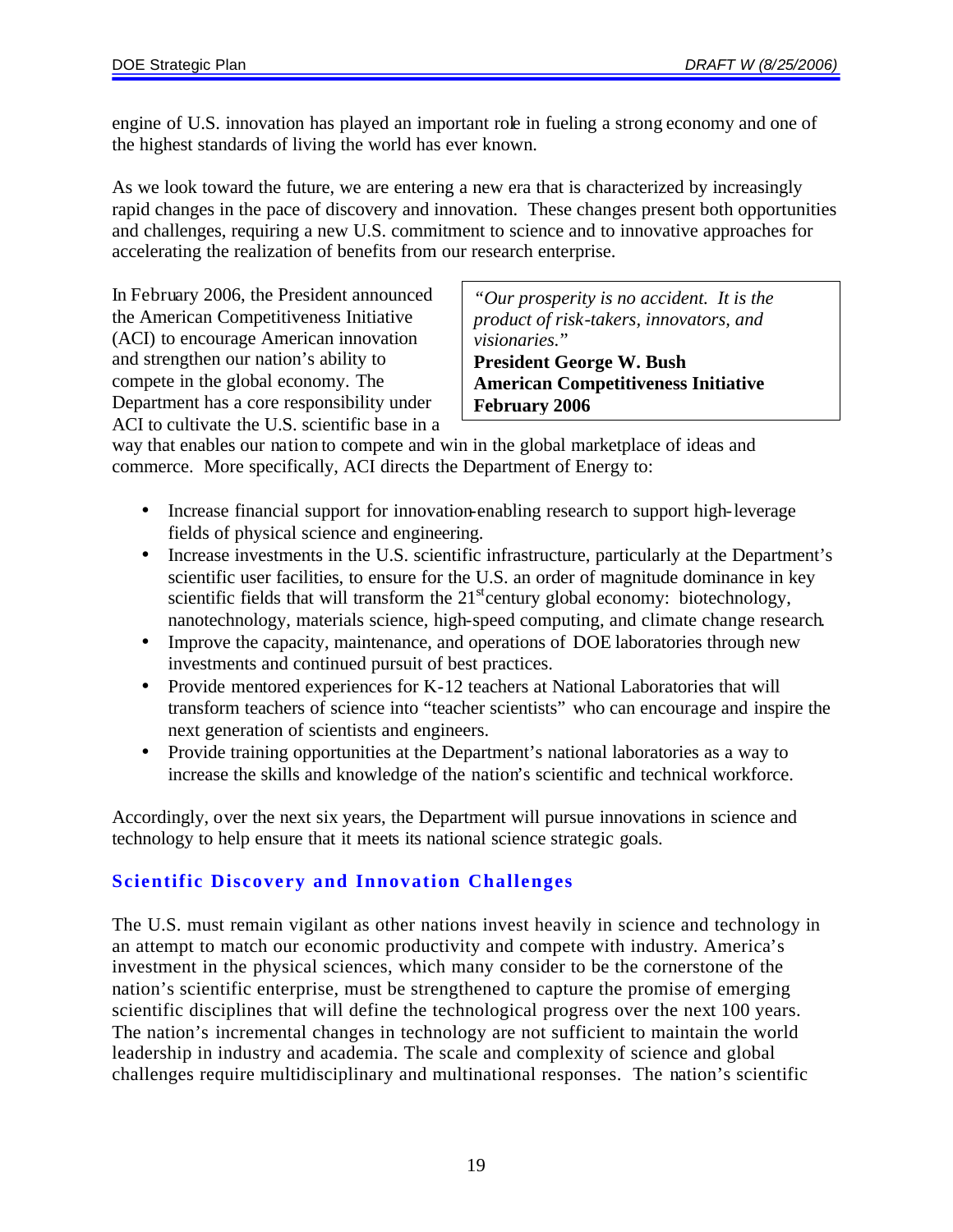workforce and science literacy must be grown to prepare citizens to compete for jobs and increase overall economic productivity.

## *Science Strategic Goals:*

#### **Goal 3.1 – Scientific Breakthroughs**

Achieve the major scientific discoveries that will drive U.S. competitiveness; inspire America; and revolutionize approaches to the nation's energy, national security, and environmental quality challenges.

**Description:** The Department has made science-driven innovation a top priority because of a growing awareness that shifts in the energy structure and the pace of technological progress must be accelerated to solve critical national challenges. Revolutionary breakthroughs are required and DOE will lead a renaissance in scientific discovery that will rekindle the American spirit and provide the base of new knowledge and the resulting new options and solutions to these seemingly intractable challenges. We cannot rely on incremental changes in technology which cannot, in a timely way, significantly reduce our dependence on foreign oil; it cannot dramatically decrease energy use or increase production; nor can it solve long-term environmental challenges such as climate change.

#### **Strategies to reach this goal include**

- Advance the basic energy sciences to realize transformational discoveries built on the foundations of basic research in materials sciences, chemical sciences, and related scientific disciplines and tools and major scientific user facilities for creating atomicscale structures.
- Expand efforts in biological and environmental research, including genomic and related biological sciences, creating fundamentally new energy sources and conversion processes, improved climate and earth system modeling, and understanding prediction and control of environmental contaminant fate and transport.
- Increase research to advance the knowledge of plasma and fusion energy sciences to the point where a determination of commercial feasibility of one or more leading designs is possible.
- Advance the computational sciences and the leadership class computational capabilities required for today's frontiers of scientific discovery.
- Advance fundamental knowledge in high energy physics and nuclear physics that will result in a deeper understanding of matter, energy, space and time.

## **Goal 3.2 – Foundations of Science**

Deliver the scientific facilities, train the next generation of scientists and engineers, and provide the laboratory capabilities and infrastructure required for U.S. scientific primacy.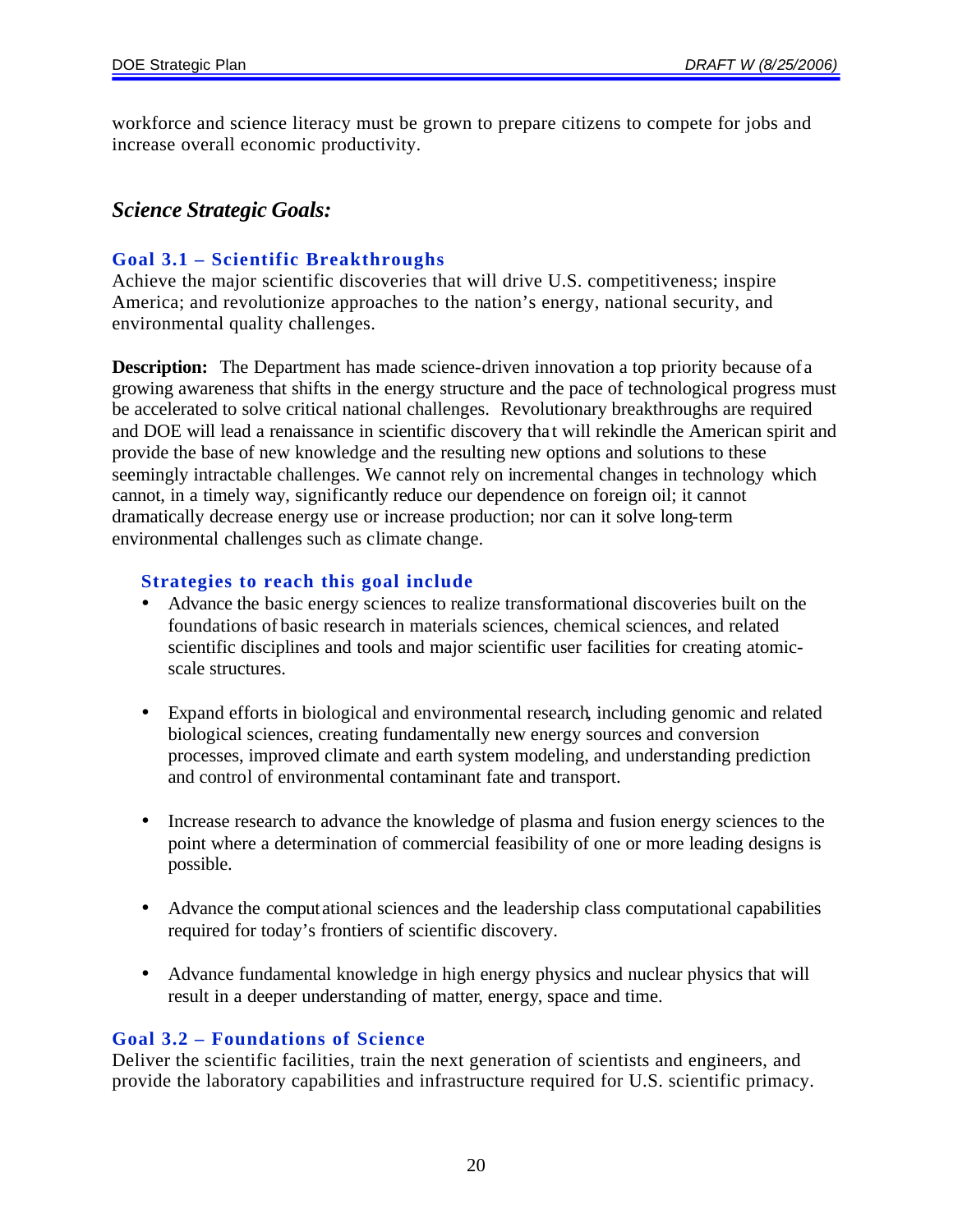**Description**: The foundations of great science are the people, the powerful scientific instruments, and the laboratories that provide important venues for multi-disciplinary collaboration. The Department serves a critical role within the U.S. science enterprise as managers of the largest system of national laboratories and major scientific user facilities. Tens of thousands of researchers depend on these facilities and this support forms a core element of the innovative engine that drives the U.S. economy. Many of the world's leading scientists are employed at our national laboratories, and annual DOE research grants support the work of tens of thousands of scientists, engineers, and technicians at more than 300 universities. In addition, the Department constructs and operates the largest and most advanced set of scientific facilities in the world. These facilities are open to the science community on a competitive basis. The 19,000 scientists who work at these facilities on an annual basis conduct some of the most complex and innovative research being performed today. Skillful management and prudent investment strategies are needed to ensure that the laboratories are staffed and equipped with the resources needed to support the Department's missions. DOE will ensure that scientific facilities are operated efficiently and effectively, and that students are given every opportunity to learn and grow as future scientists, technicians and engineers.

#### **Strategies to reach this goal include**

- Complete construction and begin operation of major scientific user facilities.
- Improve the operations of the national laboratory system using a collaborative approach.
- Increase the operating efficiency and safety of the national laboratories and scientific user facilities, guided by a ten-year site planning process.
- Develop an approach by working with other Federal agencies to recruit the next generation of leaders in science, technology and engineering.
- Better communicate the importance of science and technology to inspire participation in the innovation economy.

## **Goal 3.3 – Research Integration**

Integrate basic and applied research to accelerate innovation and to create transformational solutions for energy and other U.S. needs.

**Description:** The Department of Energy manages a mission-driven portfolio of research that spans from the most basic research exploring the origins of the cosmos, to applied research designed to solve emerging challenges in energy, environment, and national security. The scale and complexity of this research portfolio provides an enormous competitive advantage to the nation as multidisciplinary teams of scientists, using the most advanced scientific instruments in existence today, are able to respond quickly to national priorities and changes in opportunities at the frontiers of science. As just one example, the Department mobilized enormous resources during the past few years to reclaim world leadership in high-performance computing at a time when other countries had all but taken over this strategically important capability, vital to longterm U.S. scientific leadership and U.S. competitiveness. This agility in responding to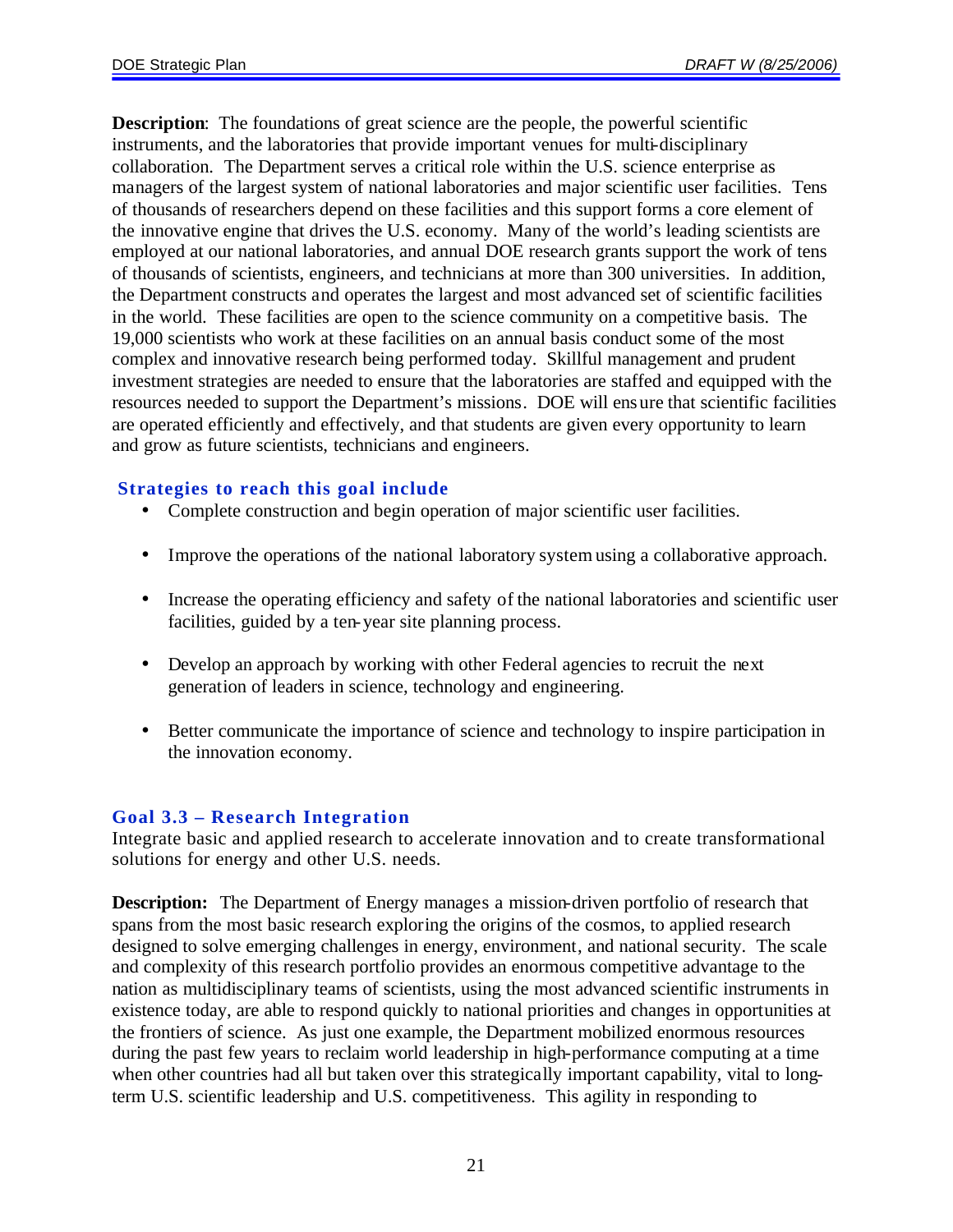challenges and opportunities is increasingly characterized by our ability to achieve meaningful integration between the basic and applied research communities. Our ability to expand on this tradition will only strengthen our competitiveness and our ability to rapidly convert the fruits of science into the revolutionary technologies that will change forever how we provide for life's most basic needs—whether it be to light the night, heat a home, transport food, cure an illness, or to understand the beginning of time itself.

## **Strategies to reach this goal include**

- Strengthen the ties between the basic research and applied mission programs in Departmental planning.
- Ensure continuous cooperation and information flow between basic and applied research efforts through integrated research management and initiatives.
- Develop strategic partnerships with other Federal research agencies and the public and private sectors to leverage the combined intellectual capital and science resources to solve the nation's challenges in energy, environment, and national security.

## *External Factors:*

The Department's basic research efforts are national in scope and international in reach, thus, the following external factors could affect our ability to achieve the goals of our Scientific Discovery and Innovation theme:

- **World Events**: Other nations are rapidly expanding their own science and technology capacity, which increases competition for resources (particularly human resources) and reduces the attractiveness of the U.S. as an innovation leader.
- **Policy Decisions:** Policy decisions made for safety and other issues facing the Nation may effect the free exchange of scientific and technical information or access to U.S. facilities by visiting scientists.
- **Social and Economic Trends:** Perhaps the greatest danger is an inability to attract top notch scientific talent due to social constraints (security concerns) and/or a poorly performing economy that encourages scientific talent to work elsewhere.
- **Development Communities:** One of the great strengths of the U.S. Science and Technology (S&T) system is the close interaction between the scientific community and Federal agencies, which leads to appropriate policy and funding decisions.
- **Science Advisory Committees:** Advisory Committees remain a cornerstone of our process for evaluating future scientific opportunities and needs while retaining their independence. At the same time, Federal S&T agency leaders must retain the ability to make independent decisions as significant opportunities arise or national circumstances demand.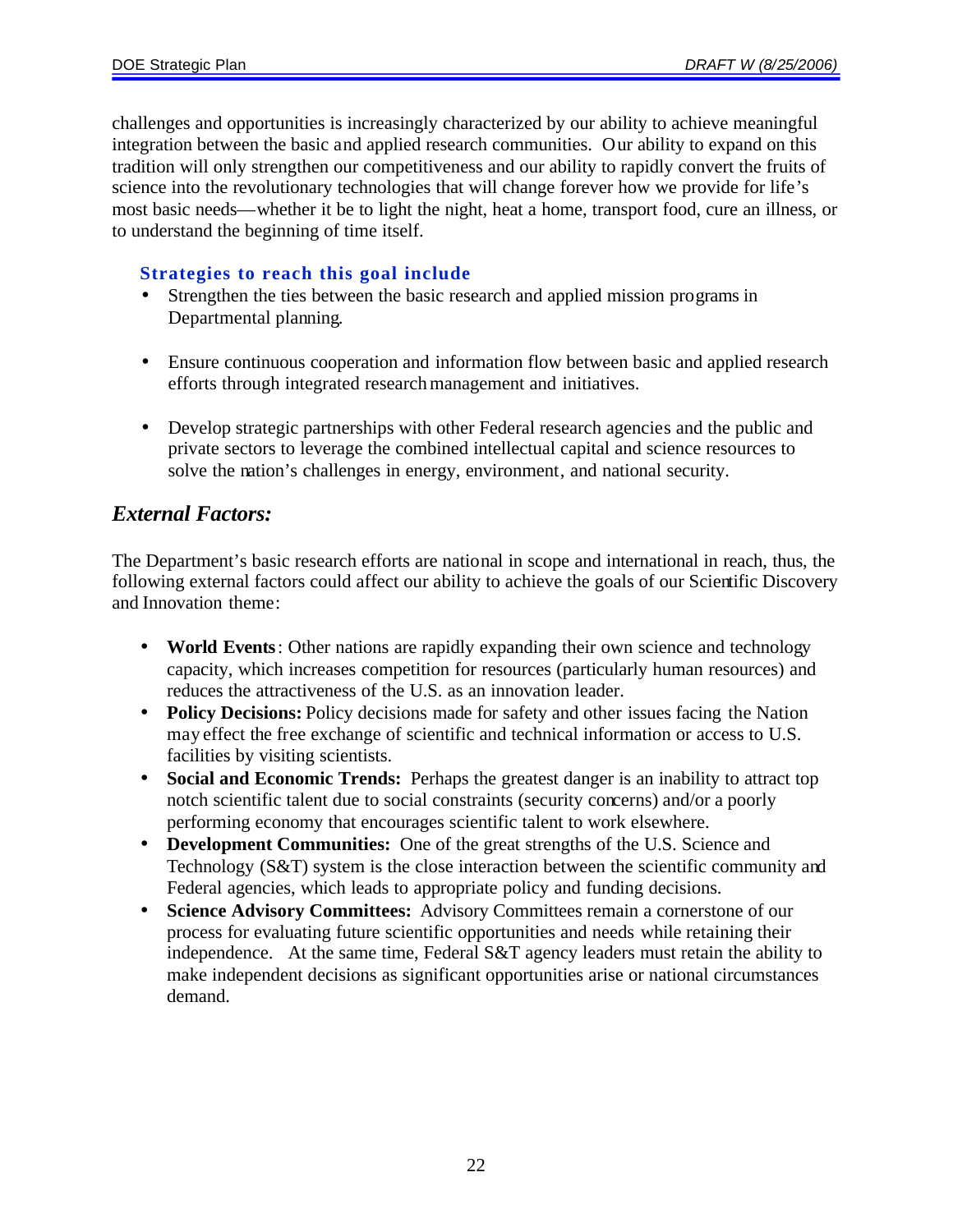## **Strategic Theme #4: Protecting the environment by providing a responsible resolution to the environmental legacy of nuclear weapons production.**

## *Overview:*

The scope of the Department's environmental cleanup includes stabilization and disposition of some of the earth's most hazardous materials generated from spent nuclear fuel and nuclear radioactive waste material,. The cleanup program resulting from over five decades of nuclear weapons production and energy research is the largest active cleanup program in the world. In addition, after active cleanup, residual risks will remain for significant periods of time at most DOE cleanup sites. The Department will take appropriate action to protect human health and the environment from these residual risks. The Department continues its effort to construct a repository for the final disposal of spent nuclear fuel and high level radioactive waste.

Over the next six years, the Department will apply advanced science, engineering, and cleanup technology to help ensure that it meets its national environmental cleanup strategic goals.

## **Environmental Responsibility Challenges**

Cleanup of the nuclear weapon's legacy is an enormously complex undertaking involving significant uncertainties. Additionally, DOE is also faced with Federal, State, and local regulatory policies that create additional challenges. The Department's effort to construct a repository for the final disposal of spent nuclear fuel and high level radioactive waste continues to meet regulatory challenges. Finally, despite aggressive environmental cleanup efforts, the Department must be prepared to address residual risks that will remain for significant periods of time at most DOE sites.

## *National Environmental Cleanup Strategic Goals:*

## **Goal 4.1 – Environmental Cleanup**

Complete cleanup of the contaminated nuclear weapons manufacturing and testing sites across the United States.

**Description:** DOE is responsible for the risk reduction and cleanup of the environmental legacy of the nation's nuclear weapons program, one of the largest, most diverse, and technically complex environmental programs in the world. The Department will successfully achieve this strategic goal by ensuring the safety of our employees and citizens, acquiring the best resources to complete the complex tasks, and by managing our projects throughout the United States in the most efficient and effective manner. DOE has made significant progress in the last four years in shifting away from risk management to embracing a mission completion philosophy based on cleanup and reducing risk. The Department continues to demonstrate the importance of remaining steadfast to operating principles while staying focused on the mission.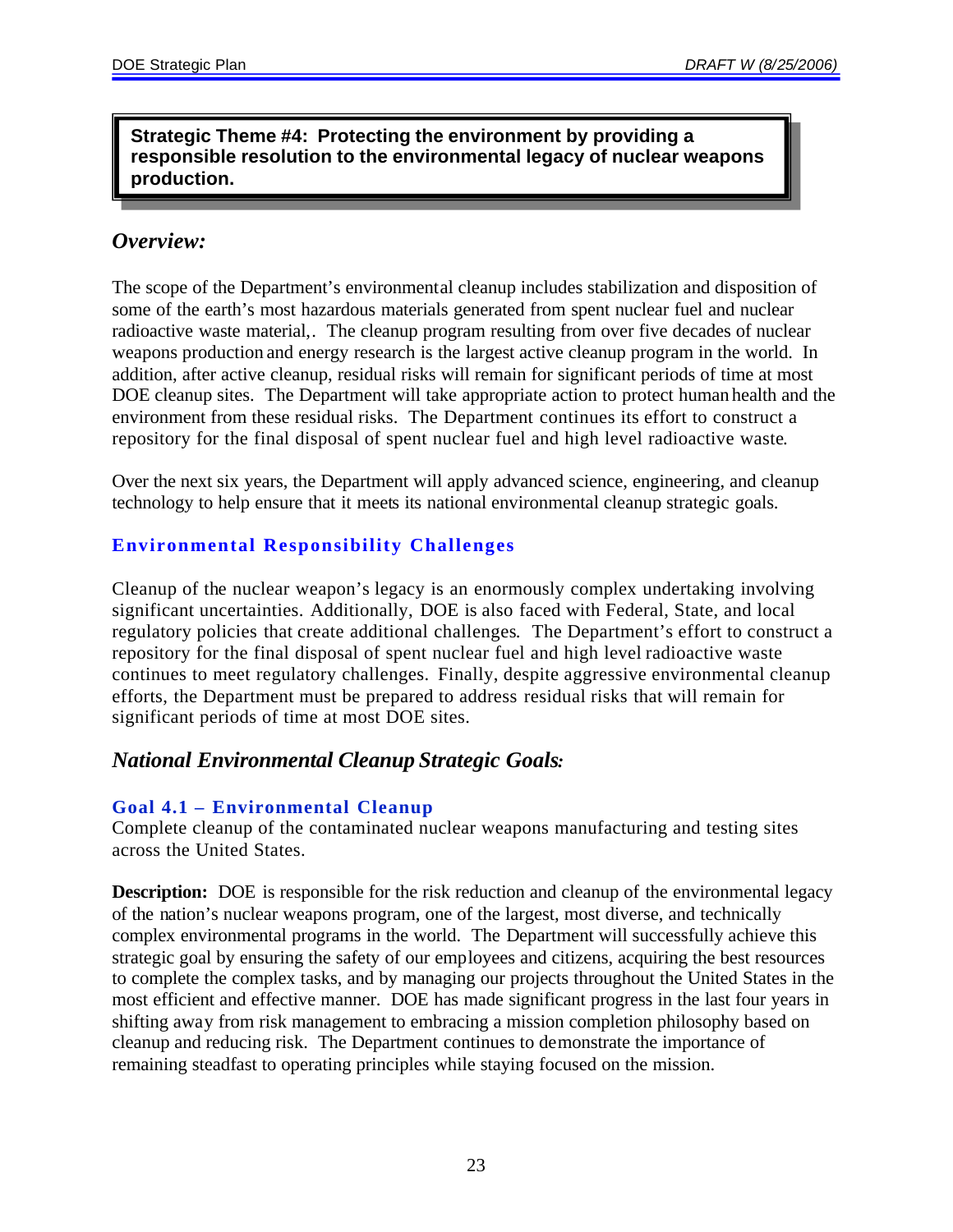The Department has made progress in recent years in cleanup and/or closure of sites. As many as seven sites will be completed by the end of 2006 including Rocky Flats, Fernald, Columbus, Ashtabula, Lawrence Berkeley National Laboratory, Lawrence Livermore National Laboratory-Main Site, and Kansas City Plant.

DOE will maintain a focus on site completion, with an additional ten sites or areas projected to be completed by the end of 2009. These include: Argonne National Laboratory – East, Miamisburg, Brookhaven National Laboratory, East Tennessee Technology Park at Oak Ridge, Energy Technology Engineering Center, Lawrence Livermore National Laboratory-Site 300, Inhalation Toxicology Laboratory, Pantex Plant, Sandia National Laboratories, and the Stanford Linear Accelerator Center. Eight Nevada "Off-sites" will be transferred to the Office of Legacy Management in FY 2007. Three of these eight sites, the Central Nevada Test Area, Project Shoal Area, and the Rio Blanco Site, are scheduled to close in 2010.

In addition to its emphasis on site cleanup and closures, the Department is also focusing on longer-term activities required for the completion of the cleanup program. These include:

- Constructing and operating facilities to treat radioactive liquid tank waste into a safe, stable form to enable ultimate disposition.
- Securing and storing nuclear material in a stable, safe configuration in secure locations to protect national security.
- Transporting and disposing of transuranic and low-level wastes in a safe and costeffective manner to reduce risk.

## **Strategies to reach this goal include**

- Identify and eliminate the most serious risks to worker safety, human health, and the environment.
- Ensure safe and secure management of nuclear materials and radioactive wastes and enable final disposition of these materials in a geologic repository.
- Reduce the facility infrastructure footprint to maximize resources for environmental cleanup.
- Leverage science and technology to directly address the specific, applied needs for cleanup and closure.
- Utilize project management best practices to improve implementation and performance of clean-up work.

## **Goal 4.2 – Managing the Legacy**

Manage the Department's post-closure environmental responsibilities and ensure the future protection of human health and the environment. .

**Description:** Over the last 15 years, the Department has made significant progress in environmental remediation. Millions of cubic meters of waste have been removed, stabilized, or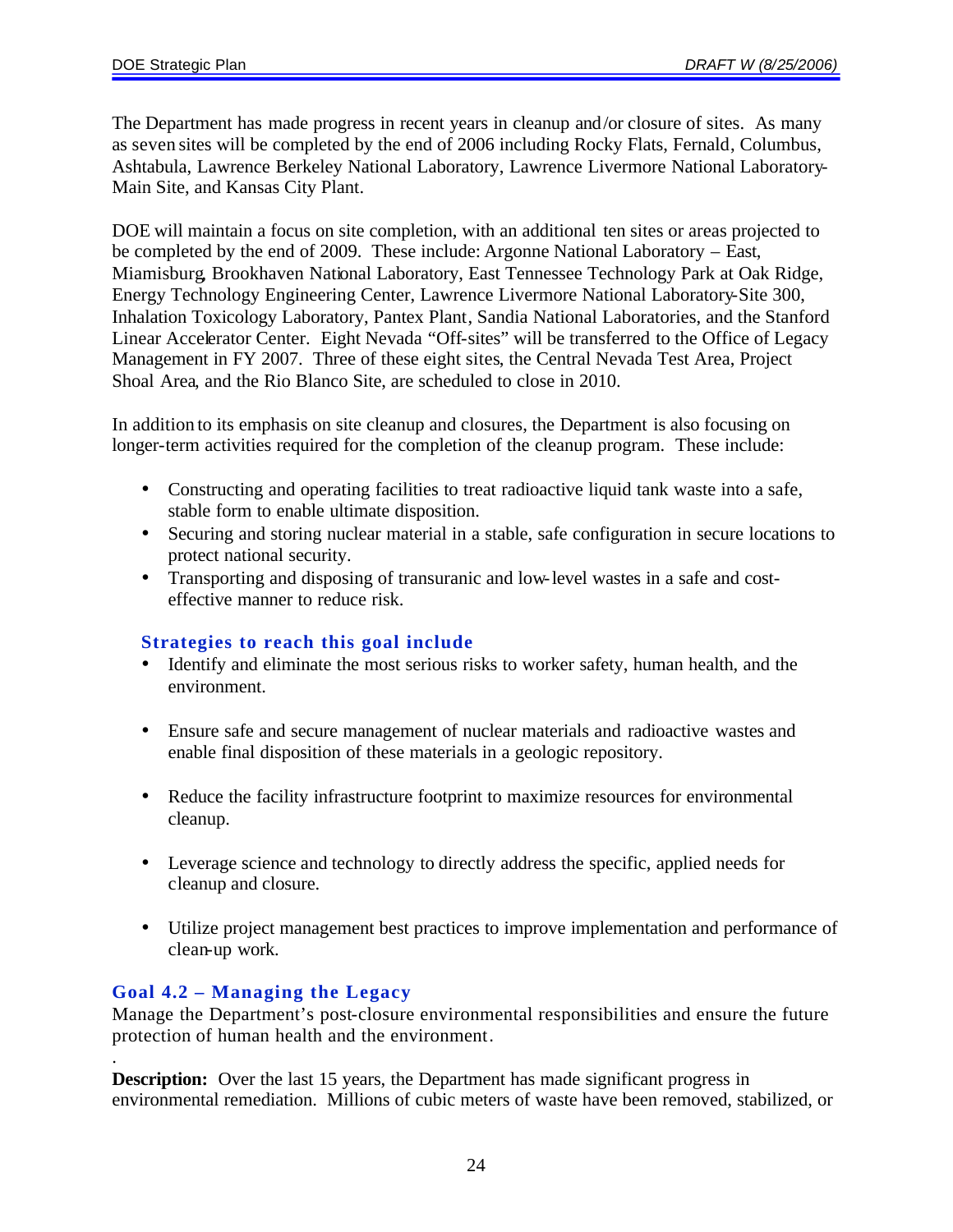disposed of, and a number of former weapons facilities have been transformed for other uses. The overall risk to human health and the environment will continue to decrease as the Department completes additional cleanup work. The new challenge will be to successfully manage the environmental remedies and the residual risks in a manner that enables the optimal future use of the land and facilities while continuing to protect human health. This is true for both the sites that are closing and for those that continue to support ongoing DOE missions.

In addition to the sites cleaned up by the Office of Environmental Management, DOE is responsible for sites remediated by other parties. The Department has responsibility for longterm surveillance and maintenance at sites associated with the Formerly Used Sites Remedial Action Program (cleanup is performed by the U.S. Army Corps of Engineers) and uranium mining and mill tailing sites (as specified by the Uranium Mill Tailings Radiation Control Act.)

By 2015, DOE will be conducting long-term surveillance and maintenance at approximately 120 sites where there is no longer an ongoing Departmental mission. Roughly two dozen sites with ongoing missions will also have surveillance and maintenance activities; those activities will be managed as an integral part of the overall site operation.

A geologic repository at Yucca Mountain, Nevada, is vital for moving temporarily stored legacy materials from former nuclear weapons sites to a safe, central storage location. The repository is also necessary for preserving the nuclear option for electricity generation which provides approximately 20 percent of the Nation's electricity supply (nuclear energy is also addressed in Strategic Goals 1.1 and 1.2). Integral to attaining this goal is the near term licensing, subsequent construction and operation of the permanent repository for nuclear waste at Yucca Mountain authorized under the Nuclear Waste Policy Act.

## **Strategies to reach this goal include**

- Protect human health and the environment through surveillance and maintenance activities that verify workable environmental remedies.
- Preserve, protect, and make accessible legacy records and information associated with both current and historical site and facility operations.
- Optimally re-use lands, ensuring that human health and the environment are protected, and that regulators and the community are involved.
- Use environmental conflict resolution techniques to assist in the resolution or prevention of disputes.
- Implement the Nuclear Waste Policy Act by completing the construction of a repository for the final disposal of spent nuclear fuel and high-level radioactive waste.

## *Crosscutting Science Integration:*

Our understanding of subsurface biogeochemistry and contaminant transport in groundwater limits our ability to predict or control contaminant movement in the subsurface. Based on our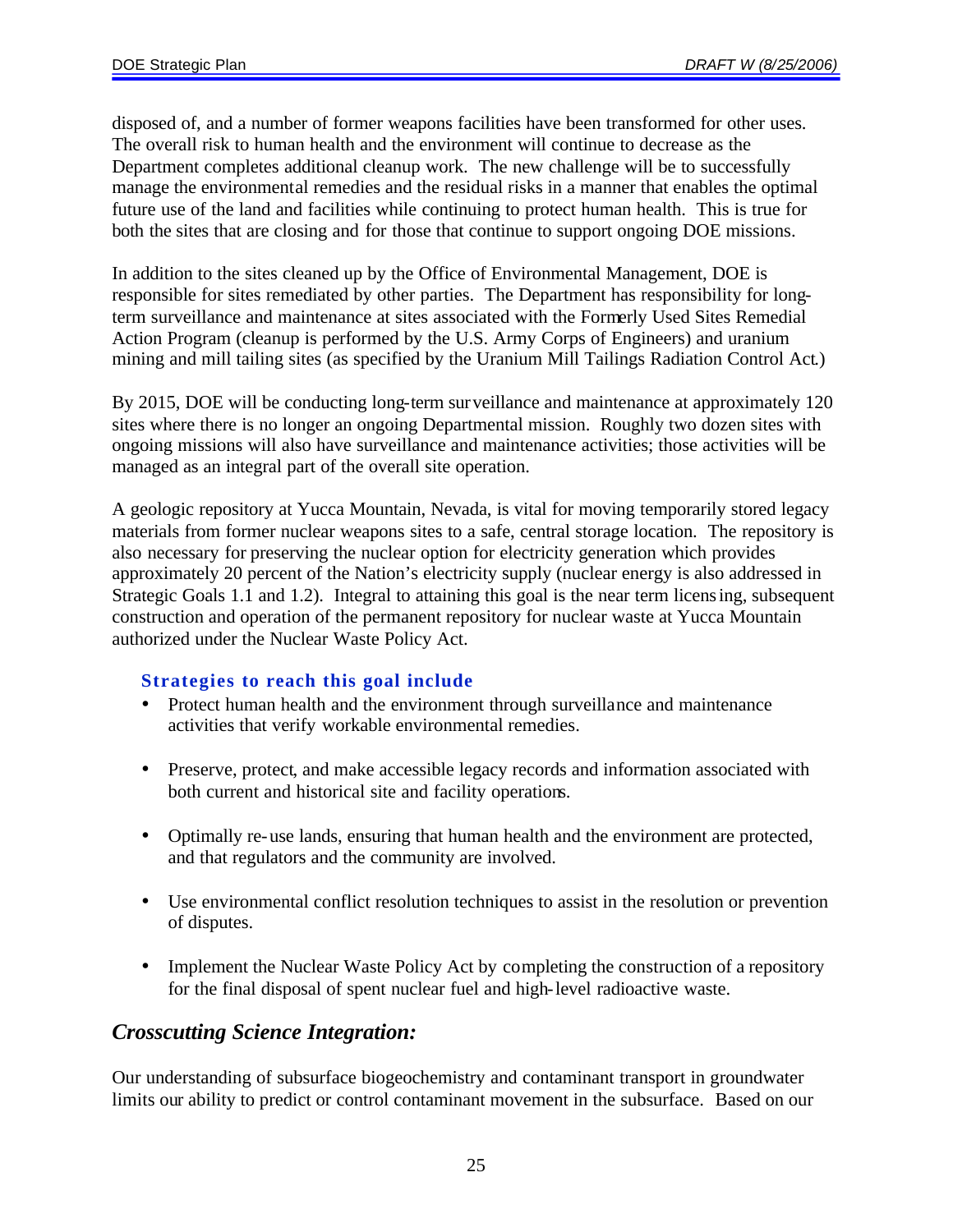discussions with the science community as well as environmental managers across DOE, the Department has identified several areas in which fundamental breakthroughs across a range of scales in basic science could greatly advance DOE cleanup mission. Molecular/atomic-scale science addressing the chemical nature of environmental processes furthers the basic understanding of chemical, physical, and biological processes occurring at larger scales in the subsurface. Investigations of biological processes will lead to a better understanding of the myriad capabilities of microorganisms to affect contaminant transport in the subsurface. The integration of molecular biology and genomics techniques into subsurface science is essential to a mechanistic understanding of biological processes controlling contaminant transport and bioremediation processes in the subsurface. This research coupled with a more complete understanding of groundwater movement and the chemical nature of reactive transport will help to advance new conceptual models of the mobility and fate of contaminants in the environment. Research into novel monitoring and measurement tools is needed to verify the performance of groundwater remediation techniques and long-term stewardship strategies. Resolving subsurface contamination issues requires an integrative scientific approach with teams of researchers working in the laboratory and in the field across scales to decipher and predict the mechanisms controlling contaminant mobility in the environment. While these are not exhaustive lists, they represent an initial and ambitious set that offer high potential payoff, thus challenging the science and technology communities to work together in the years ahead.

## **External Factors:**

The following external factors could affect our ability to achieve the goals of our Environmental Responsibility theme:

- **Changes in Regulatory Requirements**: The Department must comply with all applicable environmental laws and regulations. Changes in these laws and regulations can affect the requirements associated with the environmental remedies and the resulting surveillance and maintenance activities.
- **Cleanup Standards**: The end state for cleanup at many sites is not fully determined at the time of initial project planning resulting in changing requirements. The extent of cleanup required to satisfy interested parties greatly affects cost, schedule and scope of work.
- **Technology**: Technological development is critical for solving complex cleanup issues but the success of such developments is inherently unpredictable. Suitable and feasible cleanup technologies do not always exist when the development and deployment of such innovative technologies could help reduce risk, lower cost, and accelerate cleanup.
- **Uncertain Work Scope** : Uncertainties are inherent in the environmental cleanup program due to the complexity and nature of the work. The Department is working to fully understand the types of contaminants, their prevalence, and concentrations at a given site prior to the execution phase of the cleanup.
- **Changes in Demographics and Land Use**: Changes to the surrounding land use and demographics can affect the Department's approach to environmental protection as well as the land use on the federally owned property. Close coordination with surrounding land owners and communities is necessary to anticipate and adjust to changes that could affect DOE owned land and facilities.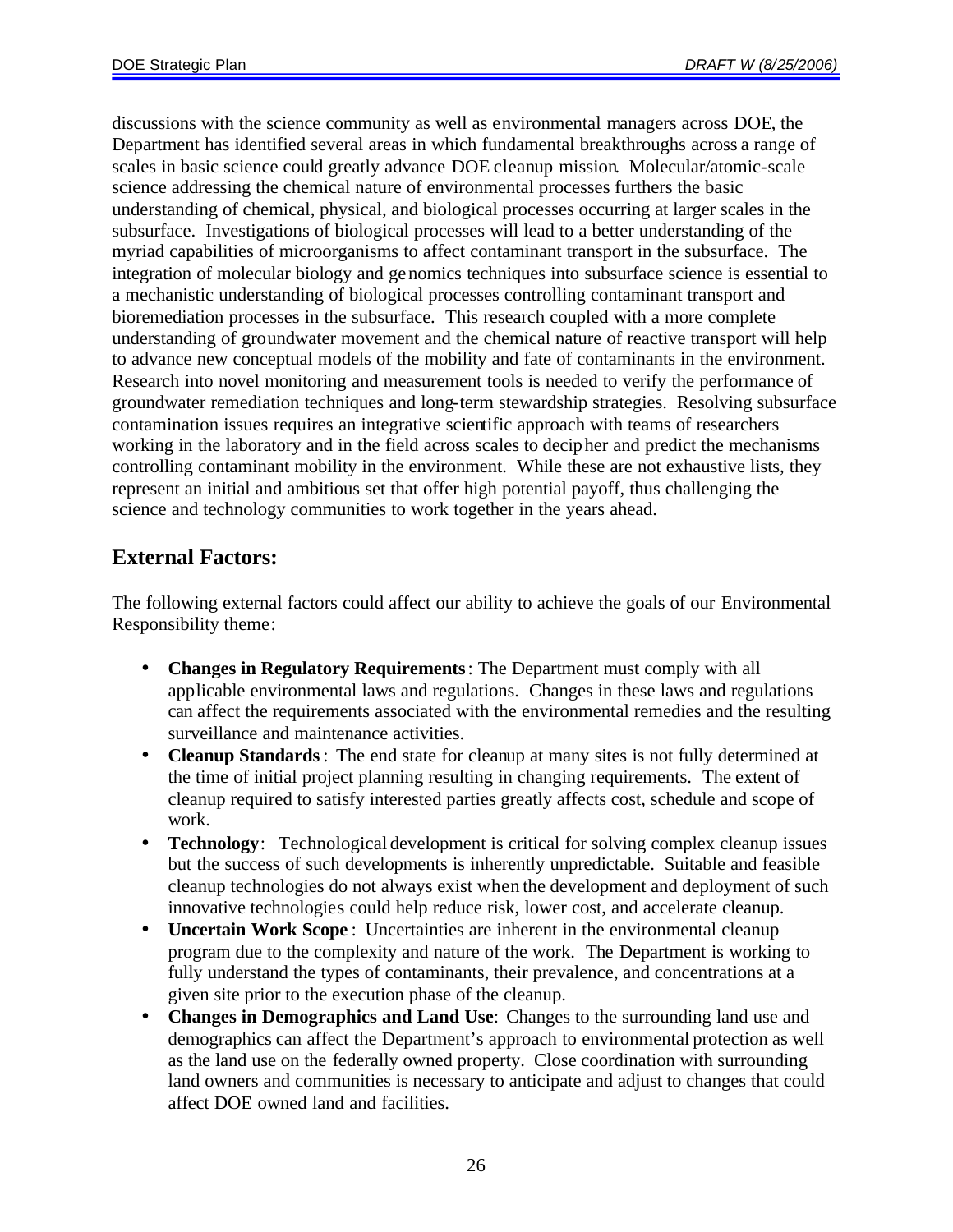• **Advances in Science and Technology**: Advances in science and technology can improve our understanding of the natural environment, efforts to protect the environment, and the potential impact to human health from residual risks. Scientific transformations could enable improved and more cost-effective environmental remedies and/or allow a broader variety of land and facility use.

## **Strategic Theme #5: Enabling the mission through sound management.**

## *Overview:*

The Department's strategic themes and goals will be accomplished not only through the efforts of the major program offices in the Department but with additional effort from staff offices that support the management of the programs in carrying out the mission. DOE is committed to integrated management and is taking steps to ensure that this is one of the critical initiatives that will assist the Department's leadership in achieving the strategic goals. DOE will endeavor to make sure it has the necessary skills available to carry out the mission and to continue bringing in talented and qualified resources for the future. As DOE strives to meet the needs of the nation in the area of scientific discovery and innovation, and the needs of its employees, cost-effective upgrades, renovations, and replacements will be made to aging and outdated facilities. One of most important keys to managing the Department is financial stewardship and one of the top priorities for DOE is continually improving its financial performance and accountability over the resources entrusted to it by American taxpayers.

## **Management Excellence Challenges**

DOE is an organization of diverse programs. While this structure has its advantages, it often hampers integrated management of core functions across the Department. In addition, there are economies of scale and improvements in service that could be attained by implementing a common Department-wide approach to core services utilized by all internal stakeholders. This can be difficult to attain in a program-centered approach to the work. However, DOE also faces near-term challenges that are more fundamental. A significant portion of the Department's budget is awarded to contractors each year and achieving excellence in the Department's management of contracts remains a significant challenge. The average age of the workforce is increasing, and the number of skilled employees eligible for retirement suggests an impending knowledge and capability gap in the next three to seven years. The Department is implementing a new resource management system that ties together data from various functional disciplines into a single enterprise-wide network. The implementation of this system combined with recent audit challenges requires the Department to adopt new financial and business practices. Past contracting practices have resulted in an under-funded contractor pension plan and postretirement benefits liability in the billions of dollars. Finally, DOE's infrastructure is aging, which creates both safety and security concerns.

## *DOE Management Strategic Goals:*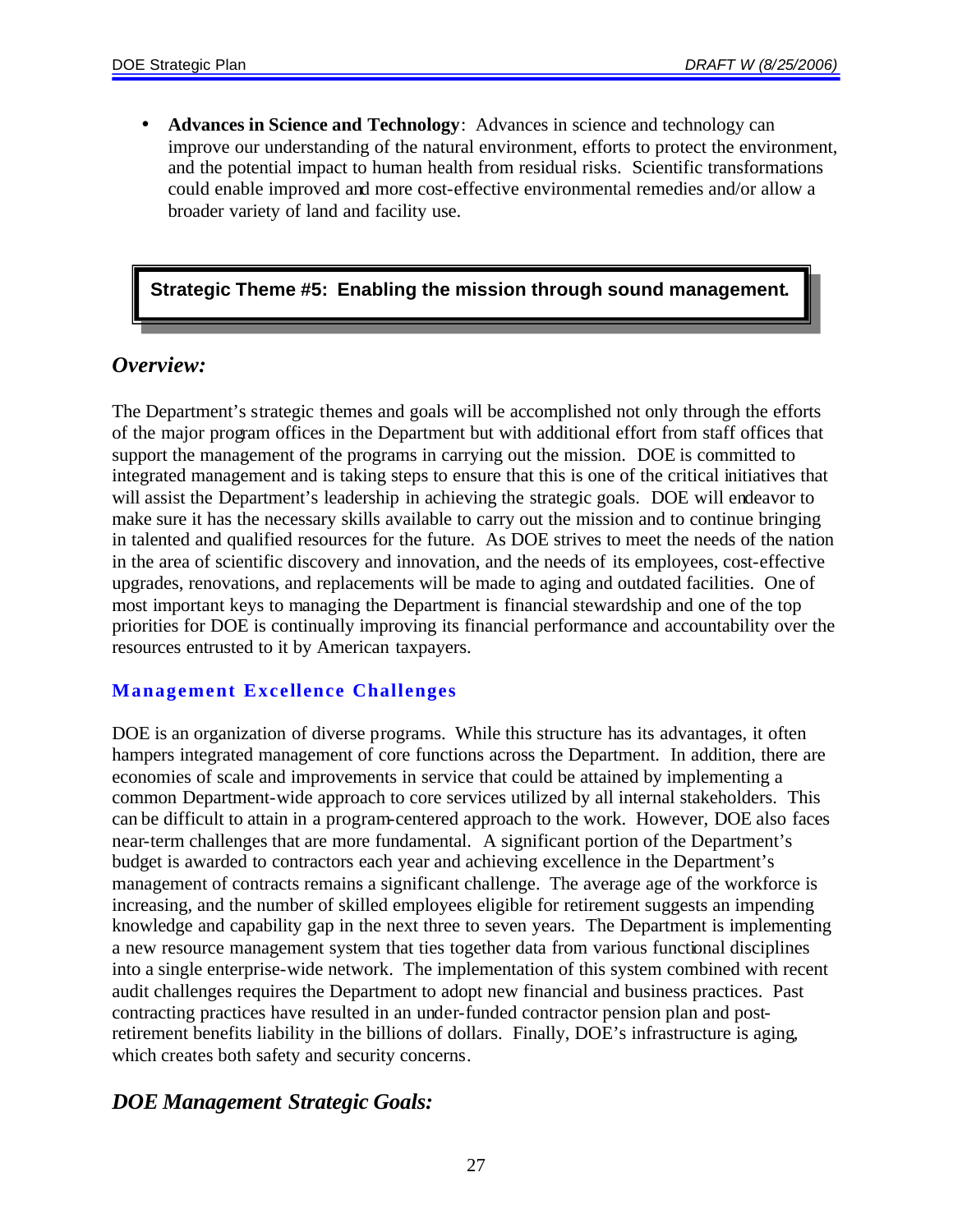#### **Goal 5.1 – Integrated Management**

Institute an integrated business management approach throughout DOE with clear roles and responsibilities and accountability to include effective line management oversight by both Federal and contractor organizations.

**Description:** The Department has an urgent need to embrace the best management practices to improve processes and customer satisfaction, prevent defects, and eliminate waste. The Secretary of Energy identified several functional areas within the Department that would benefit from a strengthened management approach including: financial, human capital, information technology, legal, procurement, and public affairs. In order to better coordinate and streamline these functional areas, the Secretary has established an initiative whereby the functional heads will create working groups to implement changes to specific oversight and accountability processes resulting in improvements in the overall functional accountability. DOE has a \$23.5 billion budget, about 15,000 Federal employees and 100,000 contractor employees, as well as a large number of research laboratories, facilities, and operations offices. The Department oversees large-scale special operations such as the processing and storage of nuclear materials and production of power for large regions of the country. DOE is one of the largest owners of public facilities in the world. Yet, its contracts represent about 85 percent of its work by dollar amount. The management of this operation needs a coherent, well-structured, integrated business management architecture with clear roles, responsibilities, and customer service standards. It should have a robust system of clear, consistent performance objectives and measurements so that it may focus resources more effectively on key objectives and continually improve to meet those objectives.

#### **Strategies to reach this goal include**

- Design and implement a functional accountability model that supports an integrated management approach.
- Develop and implement clear, consistent enterprise-wide performance goals and measures to better inform decision-makers and ensure accountability for integrated management.
- Develop and implement customer service standards across programs and departmental elements focused on meeting the cost, quality and timeliness standards of the Department's customers.
- Develop and implement a strategy to improve the Department's management of contracts and major capital acquisition projects.

#### **Goal 5.2 – Human Capital**

Ensure that DOE's workforce is capable of meeting the challenges of the  $21<sup>st</sup>$  century by attracting, motivating, and retaining a highly skilled and diverse workforce to do the best job.

**Description:** People are DOE's most important resource. The Department's human capital management efforts are focused on an integrated approach that ensures human capital programs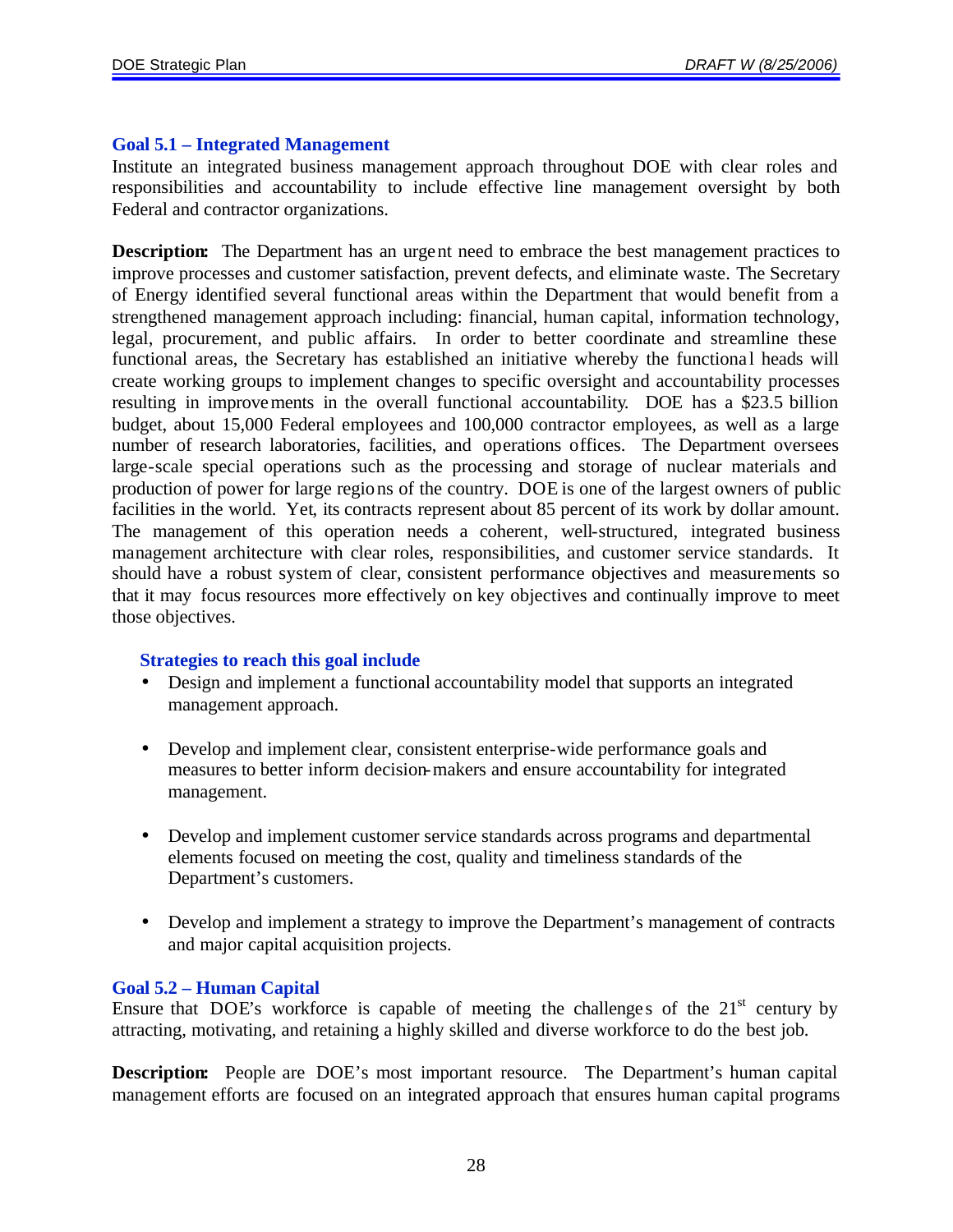and policies are linked to the missions, strategies and goals, while providing for continuous improvement in efficiency and effectiveness. Within the Department, senior managers of the individual program and staff offices are responsible for successfully accomplishing their organization's missions. They are also responsible for creating a challenging and productive workplace environment and ensuring that they plan for a secure workforce that is capable of meeting current and future challenges. The Department must provide senior managers with the flexibilities and tools necessary to ensure that their workforce can successfully meet the challenges of the  $21<sup>st</sup>$  century.

#### **Strategies to reach this goal include**

- Implement programs and processes that will enable the Department to quickly recruit, develop and retain a qualified, diverse workforce through an integrated workforce planning system.
- Create a Department-wide performance culture focused on individual and organizational accountability toward the achievement of DOE's programmatic goals and priorities.

#### **Goal 5.3 – Infrastructure**

Build, modernize, and maintain facilities and infrastructure to achieve mission goals and ensure a safe and secure workplace.

**Description:** The Department's real property assets are vital to the accomplishment of its mission. Real property assets of the Department are located at over 50 sites across the nation with approximately 20,000 buildings and other structures covering 127 million square feet on 3.1 million acres of land, an area roughly the size of the state of Connecticut. The replacement plant value of these assets (not including land value) is \$77.1 billion. Unlike many other Federal agencies, the vast majority of DOE sites are government-owned and contractor-operated and maintained. The Department's real property portfolio is composed primarily of large complexes of diverse facilities of critical importance to DOE mission, such as reactors, accelerators, and Cold War-era buildings that should be retired. We owe it to the public and DOE employees to be good stewards and to provide safe and quality work places that are aligned with and supportive of our mission requirements.

- Invest in the infrastructure to reduce overall facility square footage and improve energy efficiency and sustainability.
- Implement an active asset management plan to align resource needs with key departmental goals.
- Improve the information technology infrastructure through upgraded networks and technology and strengthened cyber security.
- Integrate safety and security into every element of the Department's mission to safeguard employees and assets.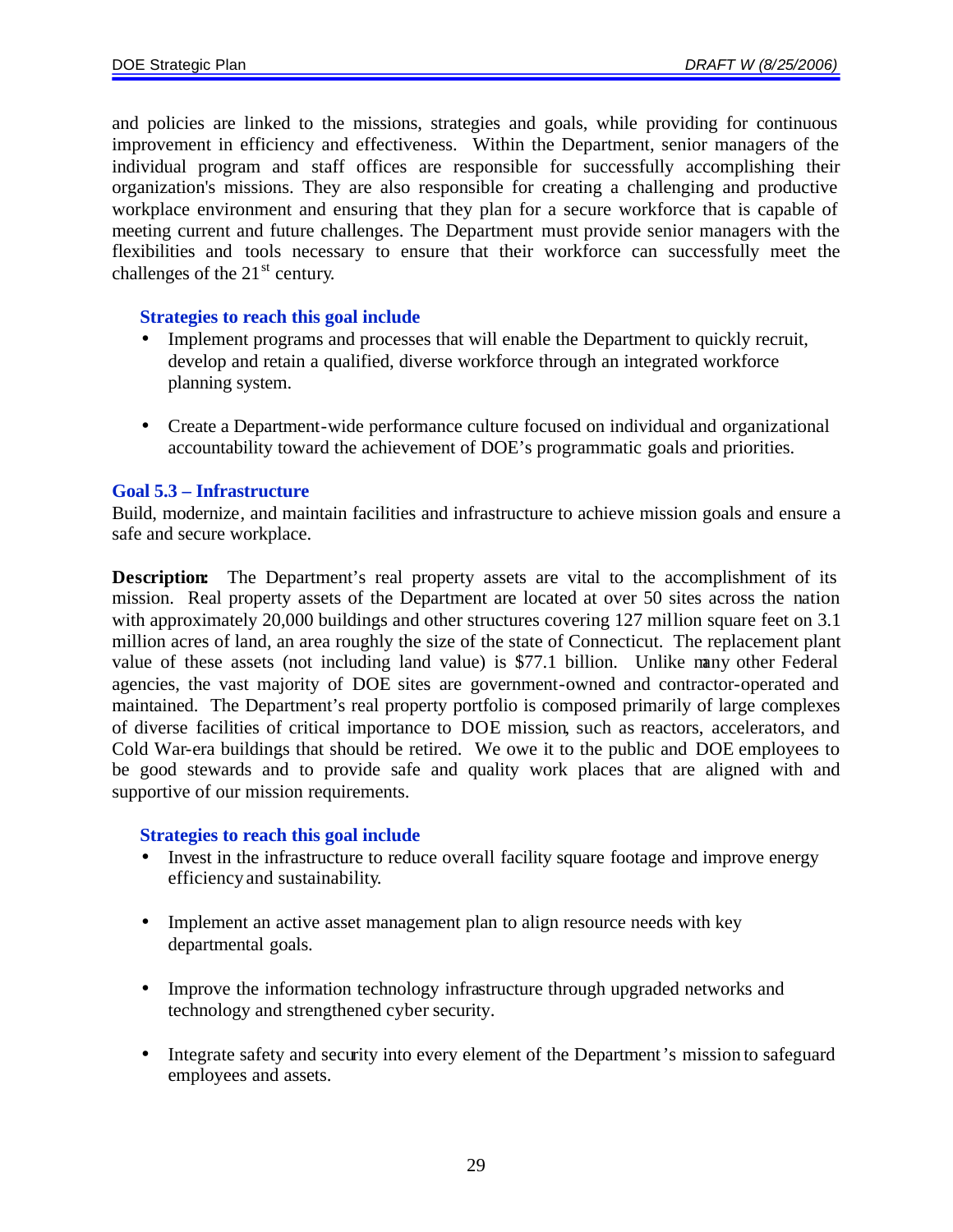#### **Goal 5.4 – Resources**

Institutionalize a fully integrated resource management strategy that supports mission needs and postures the Department for continuous business process improvement.

**Description:** To improve our accountability to the American taxpayers, the Department will improve our financial performance and integrate budgeting with strategic and performance planning. To accomplish this, the Department's business systems related to financial information need to be consolidated and streamlined, thus resulting in the ability to produce accurate and consistent financial reports, management information, and annual financial statements for senior decision-makers. An accountability model that supports an integrated, enterprise-wide approach to management is required and standard business practices across Departmental elements are needed. Additionally, the Department is implementing a solid financial and performance-based management information system that will include: cost accounting, travel, payroll, budget formulation and execution, procurement, contracts management, facilities management, human resources, and research and development.

#### **Strategies to reach this goal include**

- Conduct meaningful analysis that supports timely decision-making based on financial, operational, and programmatic information.
- Develop and implement standard, enterprise-wide financial and business practices.
- Improve and expand the Department's integrated resource management infrastructure.

## **External Factors:**

The following external factors could affect our ability to achieve the goals of our Management Excellence theme:

- **Resources**: The Department's ability to accomplish its Management goals may be adversely affected if it fails to receive adequate funding to sufficiently meet the needs of the its mission..
- **Competition**: Workforce competition with private industry for highly skilled labor and escalating entry level salaries in some cases may affect our ability to attract and retain a qualified workforce.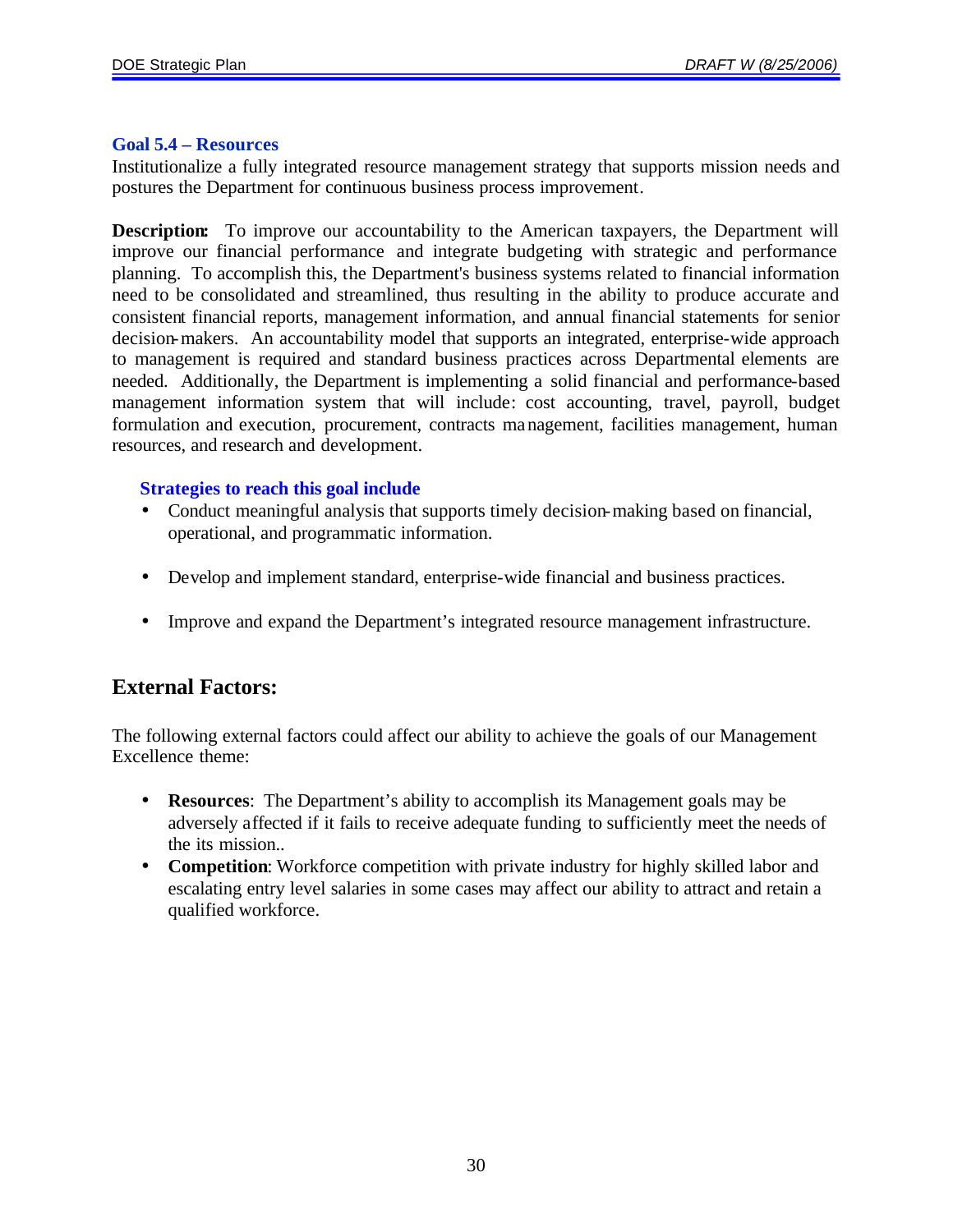## **Linking Strategic Goals to Annual Performance Goals**

The Department's strategic plan flow is highlighted in the cascade below beginning with the mission statement which flows to the strategic themes. The strategic themes connect to the broader strategic goals and are linked to the annual performance goals in the performance budget through the multi-year program plans. The multi-year program plans allow DOE to strategize over a five-year period how each program will implement the strategic goals of the Department. Annual performance goals and assessment of performance against prior year goals are included in the budget justification materials each year. To assure that annual performance goals are meaningful and their achievement is considered in the budget process, the Department is working toward integrating budget and performance. In addition, these annual performance goals are linked to individual employee and contractor performance standards, thus creating an accountability model for mission achievement.



The Department's annual budget justification is based on projected performance for the requested funding. The Department reports actual performance against targeted performance annually in its Performance and Accountability Report. This report provides the basis for evaluating the Department's progress toward achieving its mission.

## *Program Assessment*

DOE uses a variety of methods and tools to assess its programs. Internally, programs are required to report quarterly on their progress in meeting annual performance metrics. The data is then consolidated for senior management review.

Since 2002, the Department of Energy has been working in conjunction with the Office of Management and Budget (OMB) to assess its programs using the Program Assessment Rating Tool (PART). Through a series of targeted questions with requirements for specific evidentiary documentation, PART assesses each program's purpose, strategic planning, management, and results. Essential for assessing program results is the use of meaningful performance measures that clearly tie to the Department's mission. The Department is committed to increasing the use